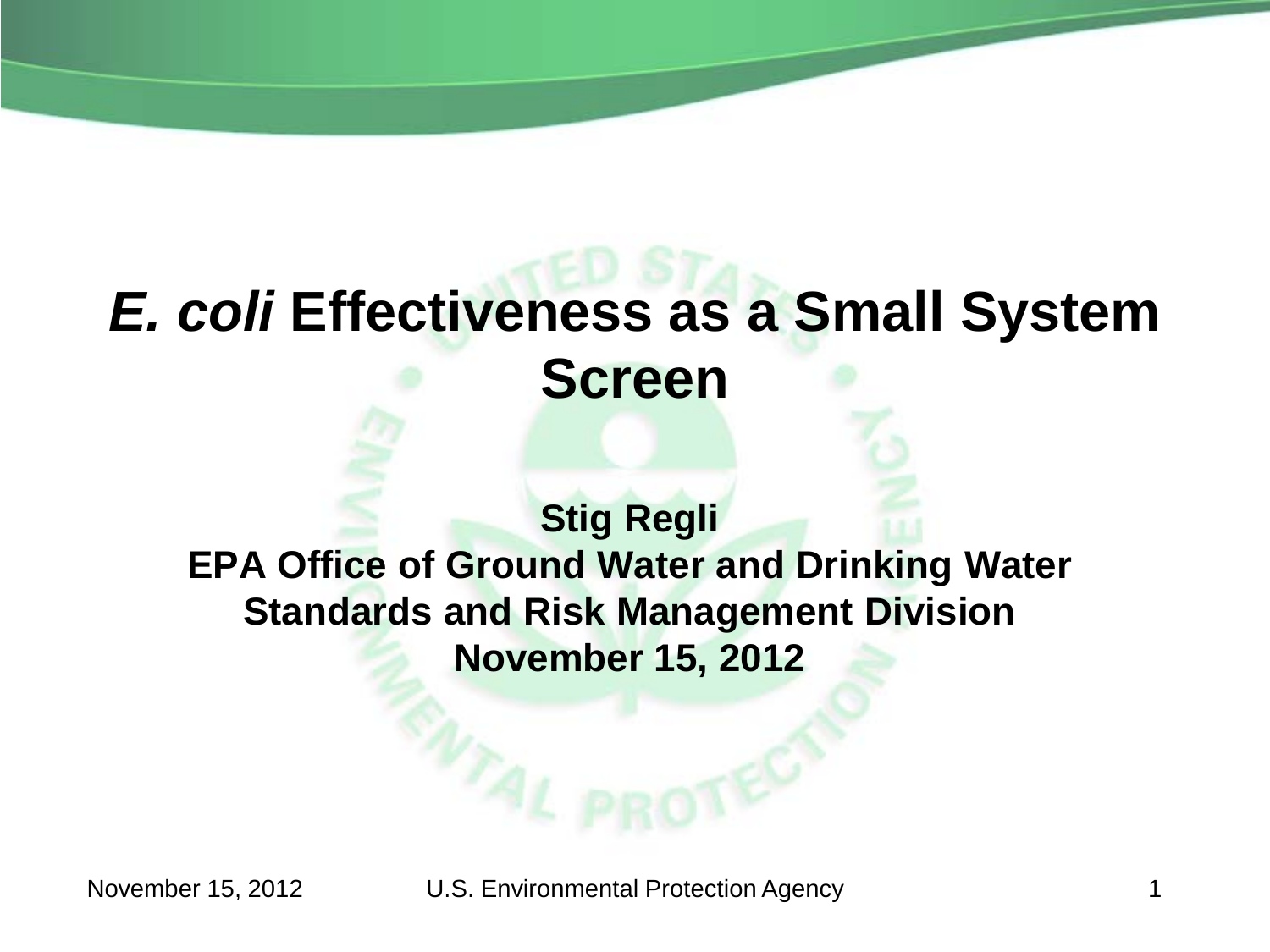

# **Presentation Overview**

- EPA's LT2 indicator criteria and guidance to States
- Indicator accuracy and effectiveness for small systems
- Overview of data used in the analysis
- Analysis that informs the effectiveness of the alternative trigger level and other hypothetical trigger levels
- Implications for Round 2 monitoring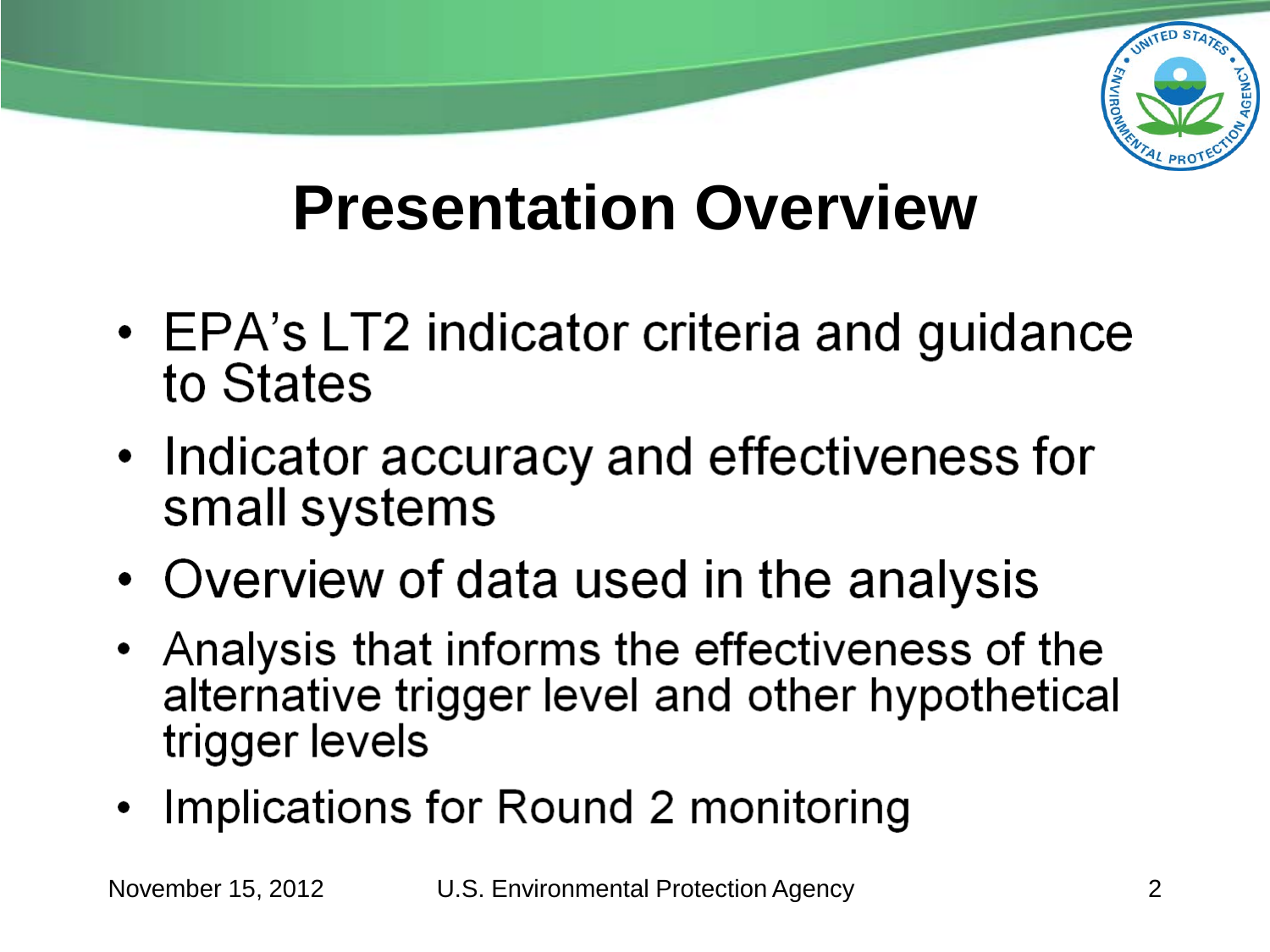

## **LT2 Indicator Criteria**

- Small systems (<10k) may monitor for *E. coli* for 12 months and, *if mean E. coli is above a trigger*, they must monitor for *Cryptosporidium* for 24 months
	- Lake Reservoir 10 cfu/100ml (mean)
	- Flowing Stream 50 cfu/100ml (mean)
	- Alternative guidance may be specified by State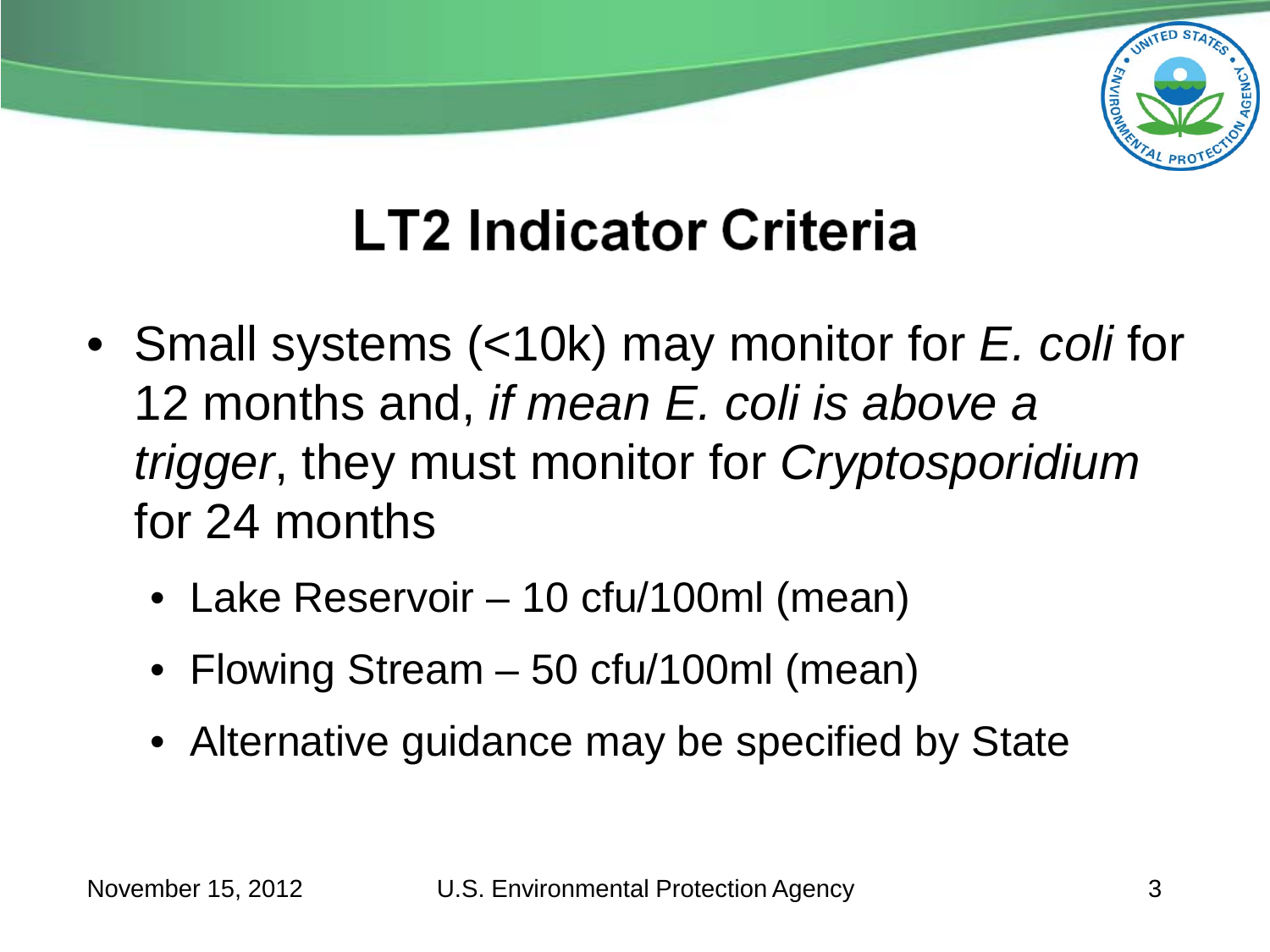

### **EPA's Guidance to States**

- On Feb 4, 2010, EPA issued guidance to States, based on analysis of LT2 data available at that time
- Advised that alternative trigger levels of 100 E. coli/100ml for both lake/reservoir and flowing streams provide more<br>accurate identification of systems requiring Crypto monitoring
- States had several options:
	- Retain their current trigger levels,
	- Approve the alternatives, or
	- Propose other alternatives.
- Most but not all approved the alternative trigger levels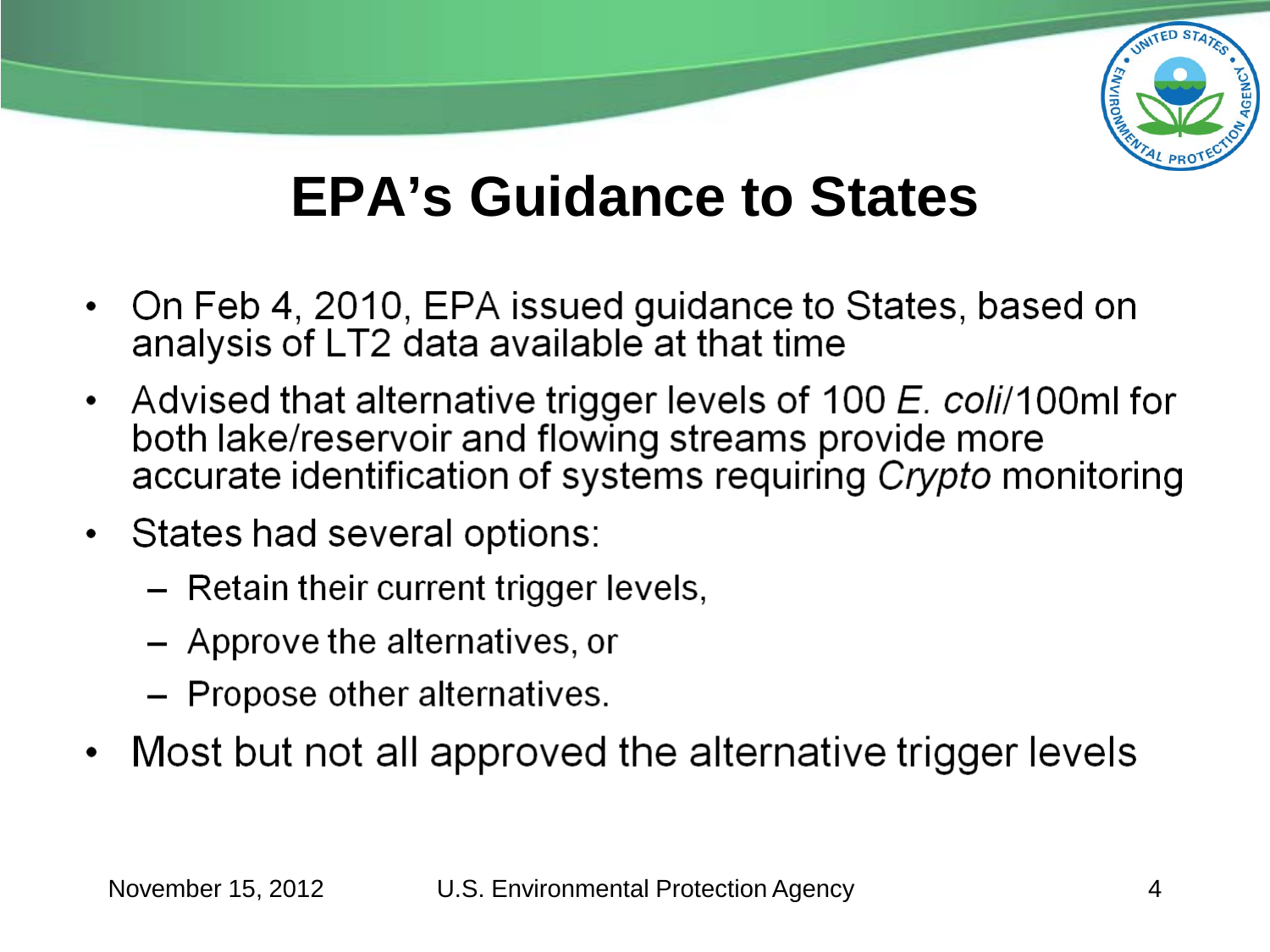

### **Indicator Accuracy and Effectiveness**

- Ideally only those plants with high *Cryptosporidium* would be triggered into monitoring
- Falling short of this ideal, the most effective trigger level is that which minimizes the number of plants being triggered into monitoring while maximizing the number of plants with high *Cryptosporidium* that are triggered into monitoring
- Two measures are used to inform the above condition
	- Number of plants triggered into *Cryptosporidium* monitoring based on *E. coli* monitoring results
	- Number of the plants with high *Cryptosporidium* concentrations (> 0.075 oocysts/L) that would be correctly assigned to a treatment bin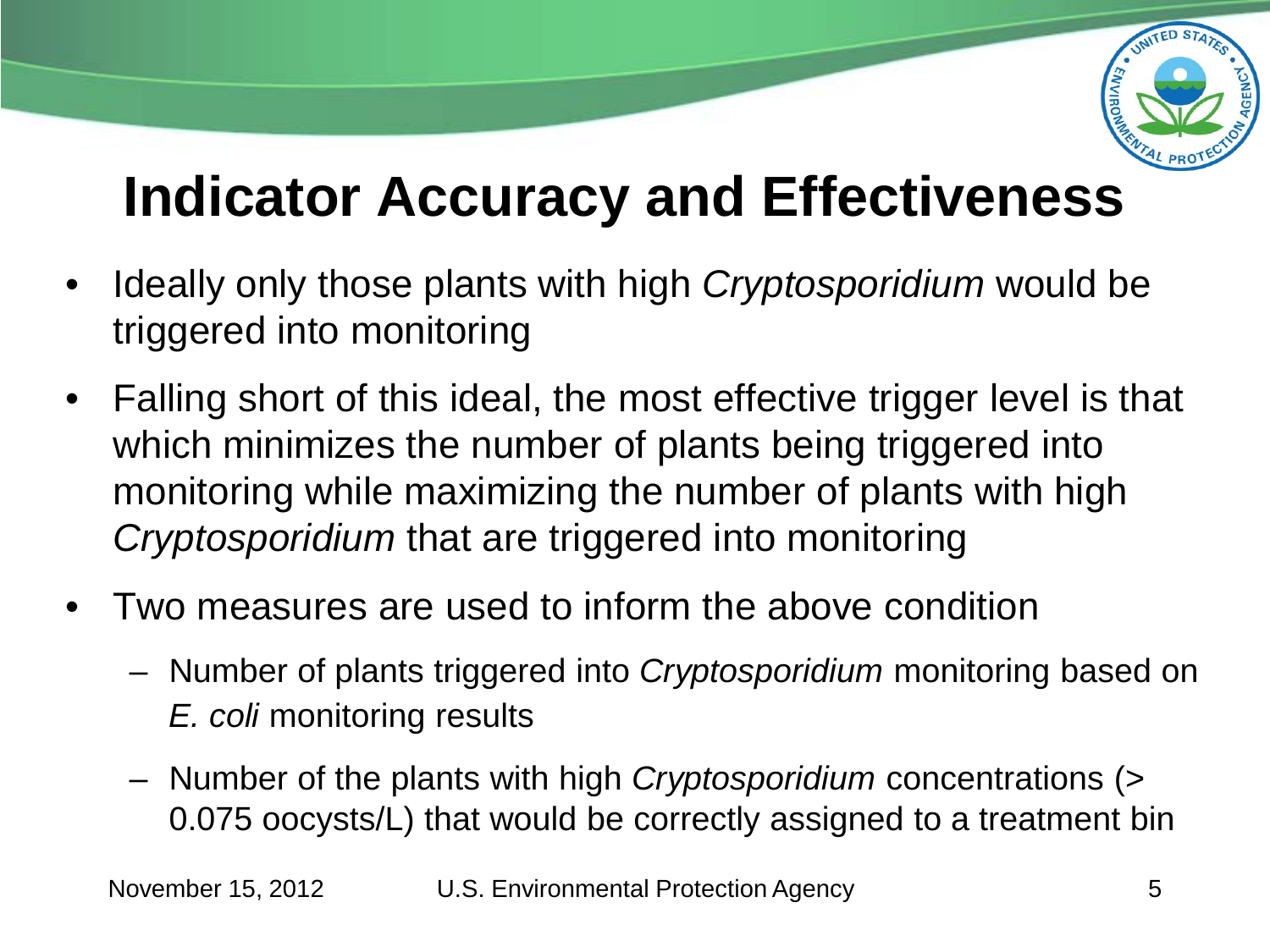#### **Effectiveness of Monitoring to Capture High-Crypto Plants** 250 High-Crypto Plants Required Crypto 200 -LAKE / RESERVOIR 150 to Monitor for ← FLOWING STREAM • Trigger Limits under LT2 100 • Alternative Guidance Trigger Limits 50 500 1,000 1,500 2,000 2,500 3,000 3,500 **Plants Required to Monitor for Crypto**

Figure based on data collected to support 2010 Alternative Guidance Trigger

Use of alternative indicator allows for large reduction in plants required to monitor for Crypto with only a small reduction of plants with high Crypto not being required to monitor.

November 15, 2012 U.S. Environmental Protection Agency 6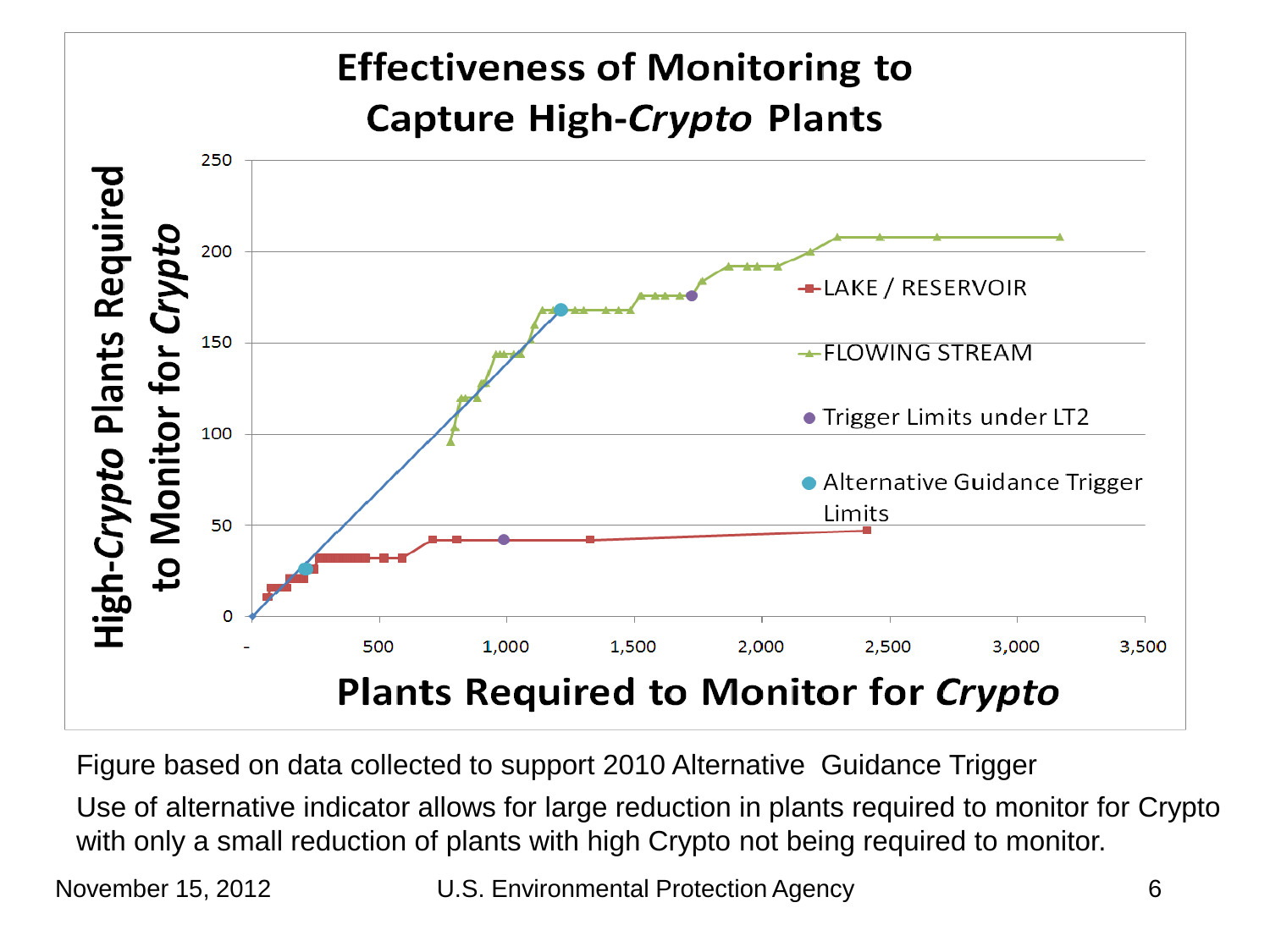

### **Overview of Data Used in the Analysis**

- Crypto and *E. coli* from DCTS data
- *Crypto* and *E. coli* samples collected on the same date from the same plant were paired
- Calculated *E. coli* data
	- Before any further analysis could be conducted, the *E. coli* concentrations needed to be calculated for samples where the lab entered the raw data
- The data cleaning and pairing operation resulted in 29,741 samples representing 1,356 plants.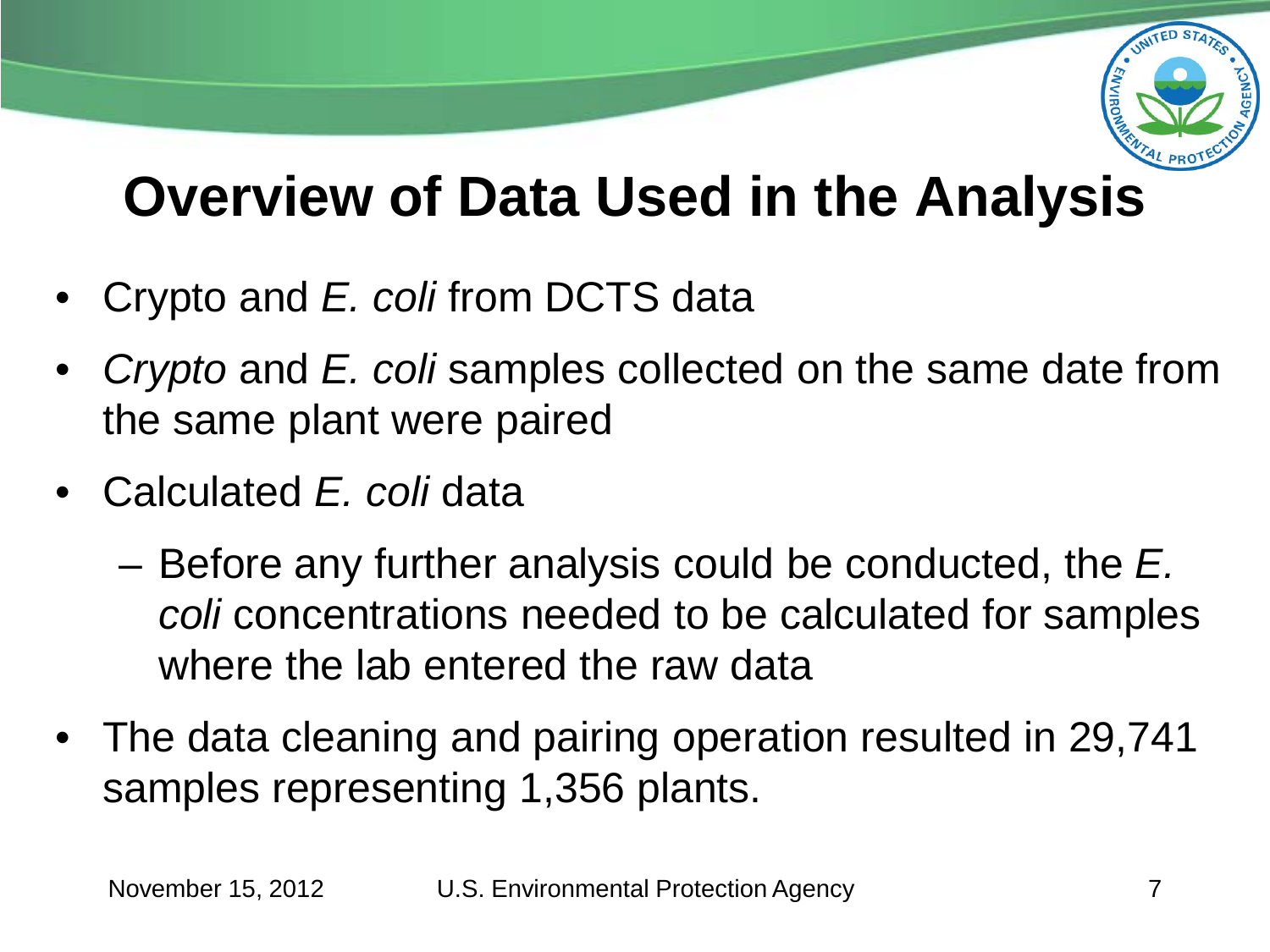

### **Data Analysis Preparations**

- Performed calculations for *E. coli* and *Crypto* and linked samples together for the analysis.
- Plant averages for *E. coli* are straight averages of all samples taken
- For *Crypto,* the running annual averages for each 12 month period is calculated and the highest average is considered the plant average
	- If at least 48 samples exist, the plant average is the straight average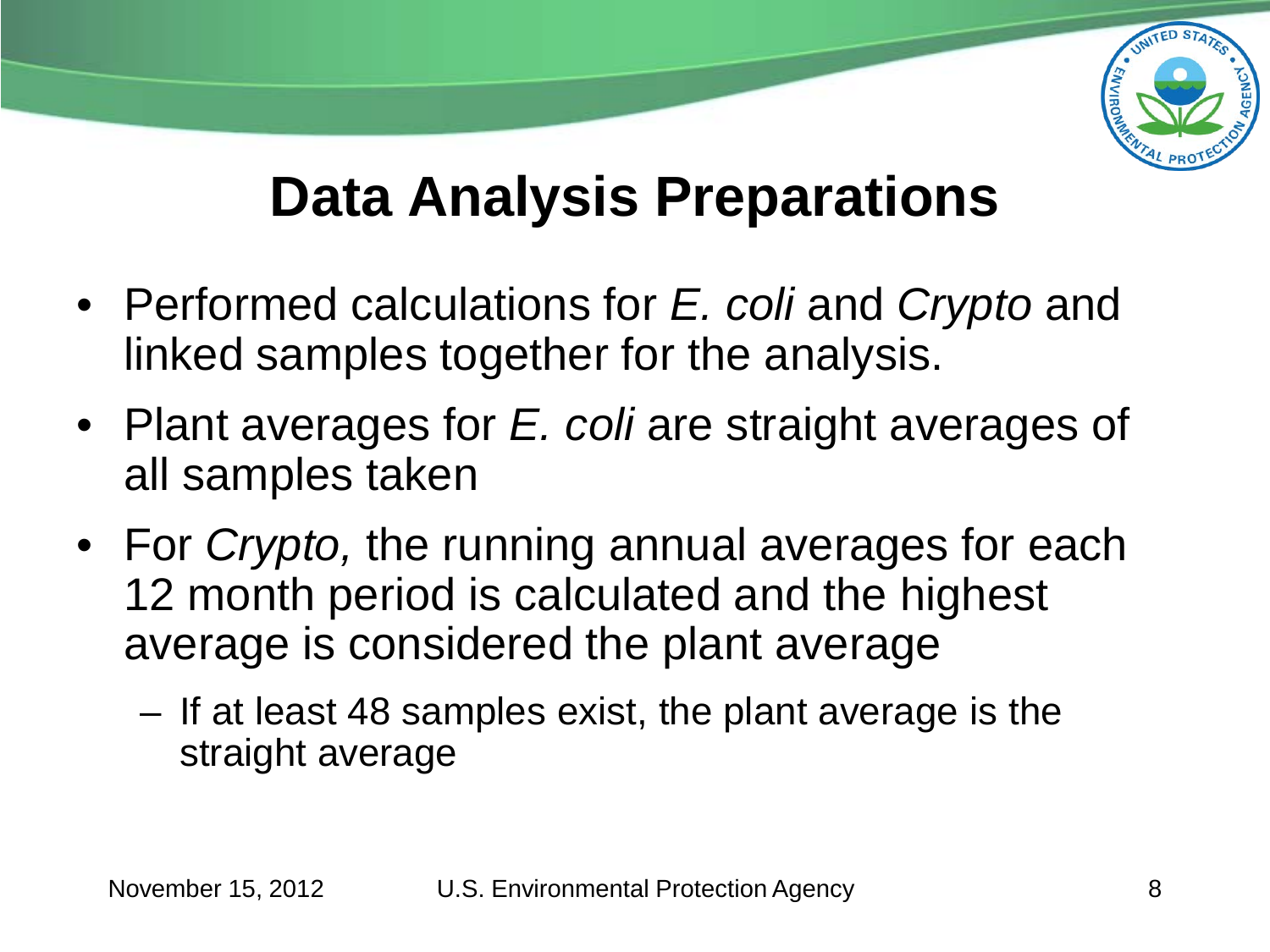

# Summary of Round 1 Monitoring Results

| <b>Water Type</b>         | Number of<br><b>Facilities</b> | Mean E. coli <sup>2</sup><br>(CFU/100mL) | <b>Mean</b><br>Cryptosporidium <sup>2</sup><br>(oocysts/L) |
|---------------------------|--------------------------------|------------------------------------------|------------------------------------------------------------|
| Lake/Reservoir (LR)       | 656                            | 34.0                                     | 0.008                                                      |
| <b>River/Stream (FS)</b>  | 565                            | 299.5                                    | 0.039                                                      |
| <b>Both (LR &amp; FS)</b> | 41                             | 138.9                                    | 0.046                                                      |
| <b>GWUDI (LR)</b>         | 26                             | 383.6                                    | 0.022                                                      |
| <b>GWUDI (FS)</b>         | 68                             | 33.7                                     | 0.012                                                      |
| <b>All</b>                | 1,356                          | 154.4                                    | 0.023                                                      |

 $1$  Only includes facilities with both  $E$ . coli and Cryptosporidium paired data

<sup>2</sup> Based on average of plant averages

November 15, 2012 U.S. Environmental Protection Agency 9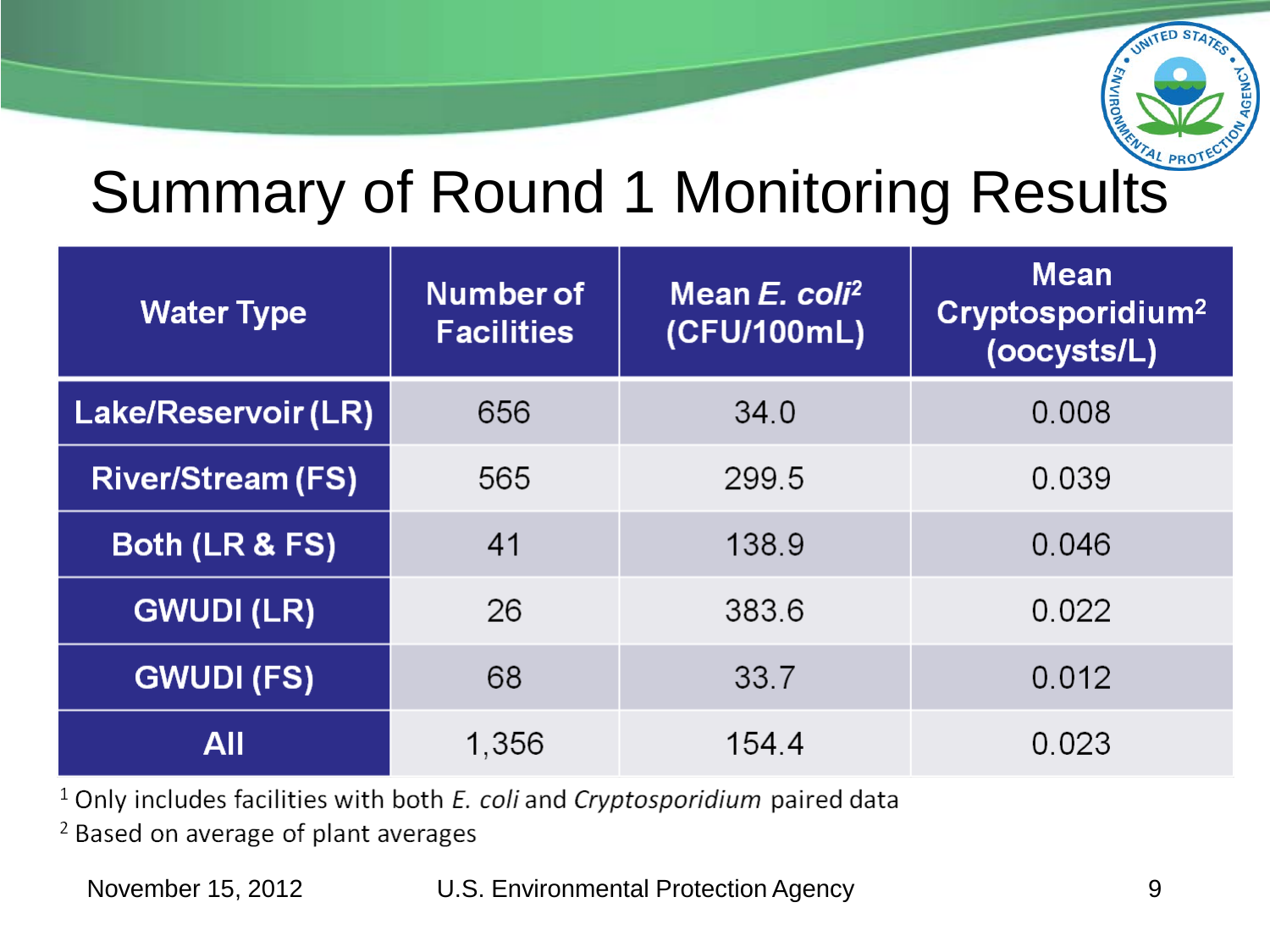#### **Table 1. Parameters for Reservoirs and Lakes**

| <b>Levels of Testing Based on Various Trigger Levels</b>                                                                                       |        |                                   |        |        |        |        |
|------------------------------------------------------------------------------------------------------------------------------------------------|--------|-----------------------------------|--------|--------|--------|--------|
|                                                                                                                                                |        | E. coli Trigger Level (CFU/100ml) |        |        |        |        |
| Parameter                                                                                                                                      | 10     | 50                                | 75     | 100    | 150    | 200    |
| % Plants with low Crypto that exceeded<br>trigger (F+)                                                                                         | 95.51% | 92.91%                            | 91.18% | 90.28% | 90.00% | 84.62% |
| % Plants with high Crypto that did not<br>exceed trigger (F-)                                                                                  | 1.56%  | 1.93%                             | 1.85%  | 2.08%  | 2.44%  | 2.38%  |
| % Plants with high Crypto that would<br>exceed trigger (Sensitivity)                                                                           | 70.00% | 45.00%                            | 45.00% | 35.00% | 20.00% | 20.00% |
| % Plants with low Crypto that would not<br>exceed trigger (Specificity)                                                                        | 55.98% | 82.57%                            | 86.26% | 90.40% | 94.68% | 96.75% |
| % of All Plants Protectively Classified                                                                                                        | 99.14% | 98.42%                            | 98.42% | 98.13% | 97.70% | 97.70% |
| % of All Plants not Protectively<br><b>Classified</b>                                                                                          | 0.86%  | 1.58%                             | 1.58%  | 1.87%  | 2.30%  | 2.30%  |
| % of All Plants Correctly Waived from<br>Monitoring                                                                                            | 54.38% | 80.20%                            | 83.79% | 87.80% | 91.97% | 93.97% |
| % of All Plants Required to Monitor                                                                                                            | 44.76% | 18.22%                            | 14.63% | 10.33% | 5.74%  | 3.73%  |
| <b>Alternative</b><br>LT2 Rule Trigger,<br><b>Guidance Trigger</b><br><b>IIS Environmental Protection Agency</b><br>November $15, 2012$<br>11) |        |                                   |        |        |        |        |

November 15, 2012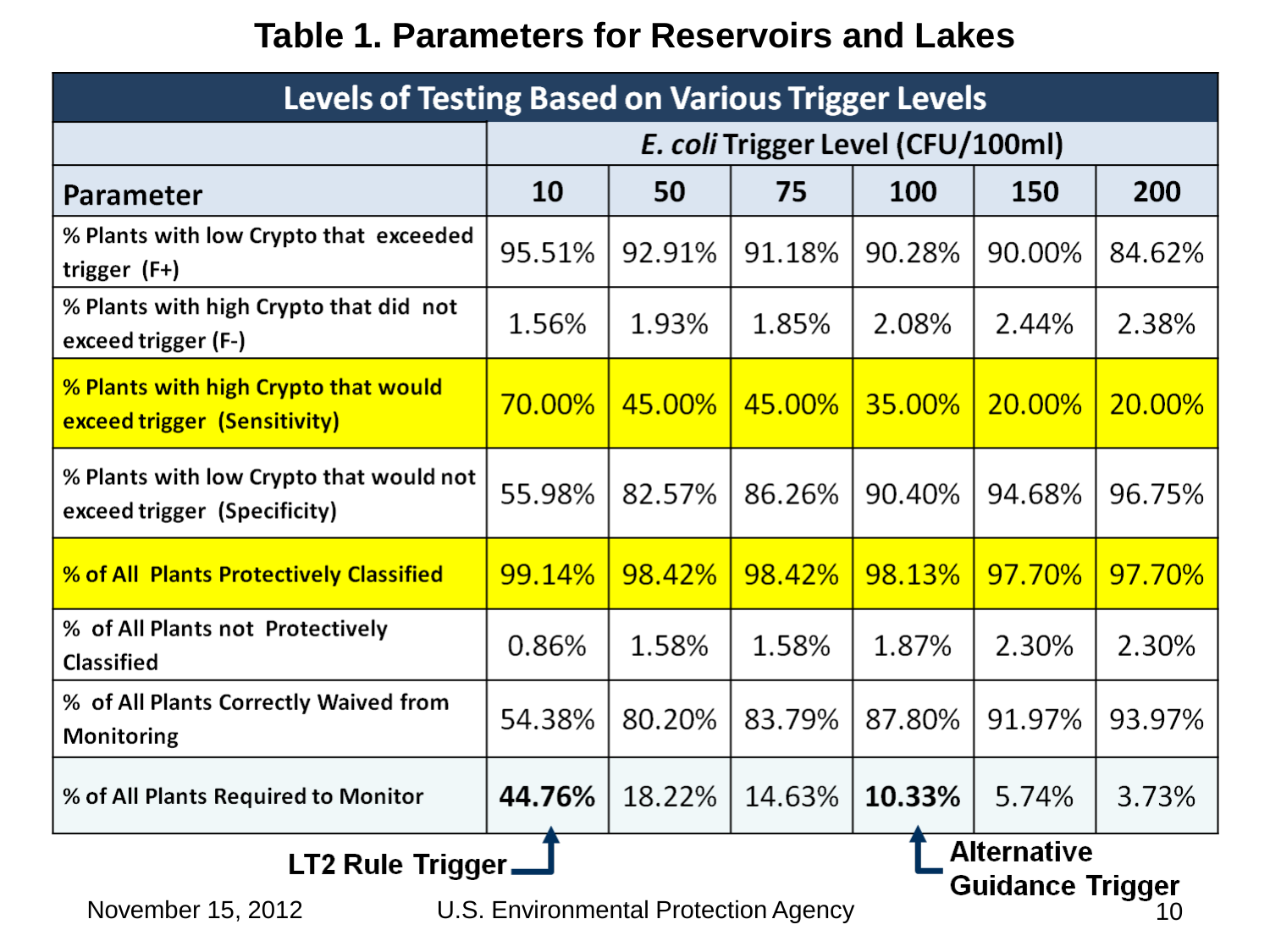### **Table 2. Parameters for Rivers and Streams**

| <b>Levels of Testing Based on Various Trigger Levels</b>                |        |                                   |        |        |        |        |
|-------------------------------------------------------------------------|--------|-----------------------------------|--------|--------|--------|--------|
|                                                                         |        | E. coli Trigger Level (CFU/100ml) |        |        |        |        |
| Parameter                                                               | 10     | 50                                | 75     | 100    | 150    | 200    |
| % Plants with low Crypto that<br>exceeded trigger (F+)                  | 84.98% | 81.13%                            | 79.68% | 77.15% | 76.55% | 72.97% |
| % Plants with high Crypto that did<br>not exceed trigger (F-)           | 1.52%  | 3.04%                             | 3.90%  | 3.99%  | 5.61%  | 5.77%  |
| % Plants with high Crypto that would<br>exceed trigger (Sensitivity)    | 97.33% | 89.33%                            | 84.00% | 81.33% | 70.67% | 66.67% |
| % Plants with low Crypto that would<br>not exceed trigger (Specificity) | 23.94% | 46.96%                            | 54.51% | 62.06% | 68.14% | 75.14% |
| % of All Plants Protectively<br><b>Classified</b>                       | 99.68% | 98.71%                            | 98.06% | 97.73% | 96.44% | 95.95% |
| % of All Plants not Protectively<br><b>Classified</b>                   | 0.32%  | 1.29%                             | 1.94%  | 2.27%  | 3.56%  | 4.05%  |
| % of All Plants Correctly Waived<br>from Monitoring                     | 21.04% | 41.26%                            | 47.90% | 54.53% | 59.87% | 66.02% |
| % of All Plants Required to Monitor                                     | 78.64% | 57.44%                            | 50.16% | 43.20% | 36.57% | 29.94% |
|                                                                         |        |                                   |        |        |        |        |

L Alternative Guidance

U.S. Environmental Protection Agency Trigger 11

LT2 Rule Trigger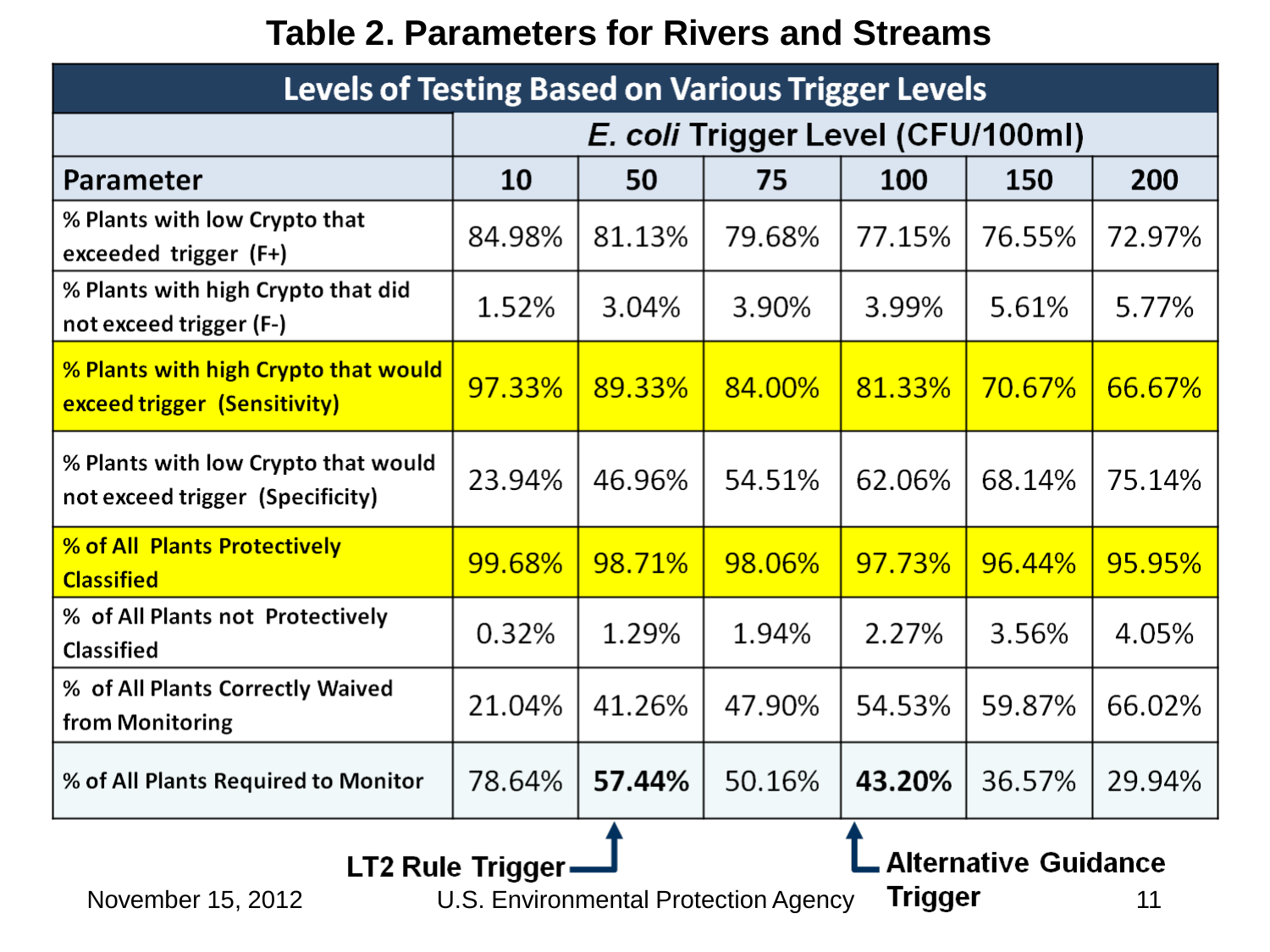### **Table 3. Parameters for All Samples**

| <b>Levels of Testing Based on Various Trigger Levels</b>                |        |                                   |        |        |        |        |
|-------------------------------------------------------------------------|--------|-----------------------------------|--------|--------|--------|--------|
|                                                                         |        | E. coli Trigger Level (CFU/100ml) |        |        |        |        |
| Parameter                                                               | 10     | 50                                | 75     | 100    | 150    | 200    |
| % Plants with low Crypto that exceeded<br>trigger (F+)                  | 88.92% | 83.98%                            | 82.23% | 79.48% | 78.31% | 74.07% |
| % Plants with high Crypto that did not<br>exceed trigger (F-)           | 1.50%  | 2.32%                             | 2.57%  | 2.77%  | 3.69%  | 3.77%  |
| % Plants with high Crypto that would<br>exceed trigger (Sensitivity)    | 91.92% | <b>79.80%</b>                     | 75.76% | 71.72% | 59.60% | 56.57% |
| % Plants with low Crypto that would not<br>exceed trigger (Specificity) | 41.93% | 67.06%                            | 72.39% | 78.12% | 83.05% | 87.27% |
| % of All Plants Protectively Classified                                 | 99.41% | 98.53%                            | 98.23% | 97.94% | 97.05% | 96.83% |
| % of All Plants not Protectively Classified                             | 0.59%  | 1.47%                             | 1.77%  | 2.06%  | 2.95%  | 3.17%  |
| % of All Plants Correctly Waived from<br>Monitoring                     | 38.86% | 62.17%                            | 67.11% | 72.42% | 76.99% | 80.90% |
| % of All Plants Required to Monitor                                     | 60.55% | 36.36%                            | 31.12% | 25.52% | 20.06% | 15.93% |

**LAIternative Guidance**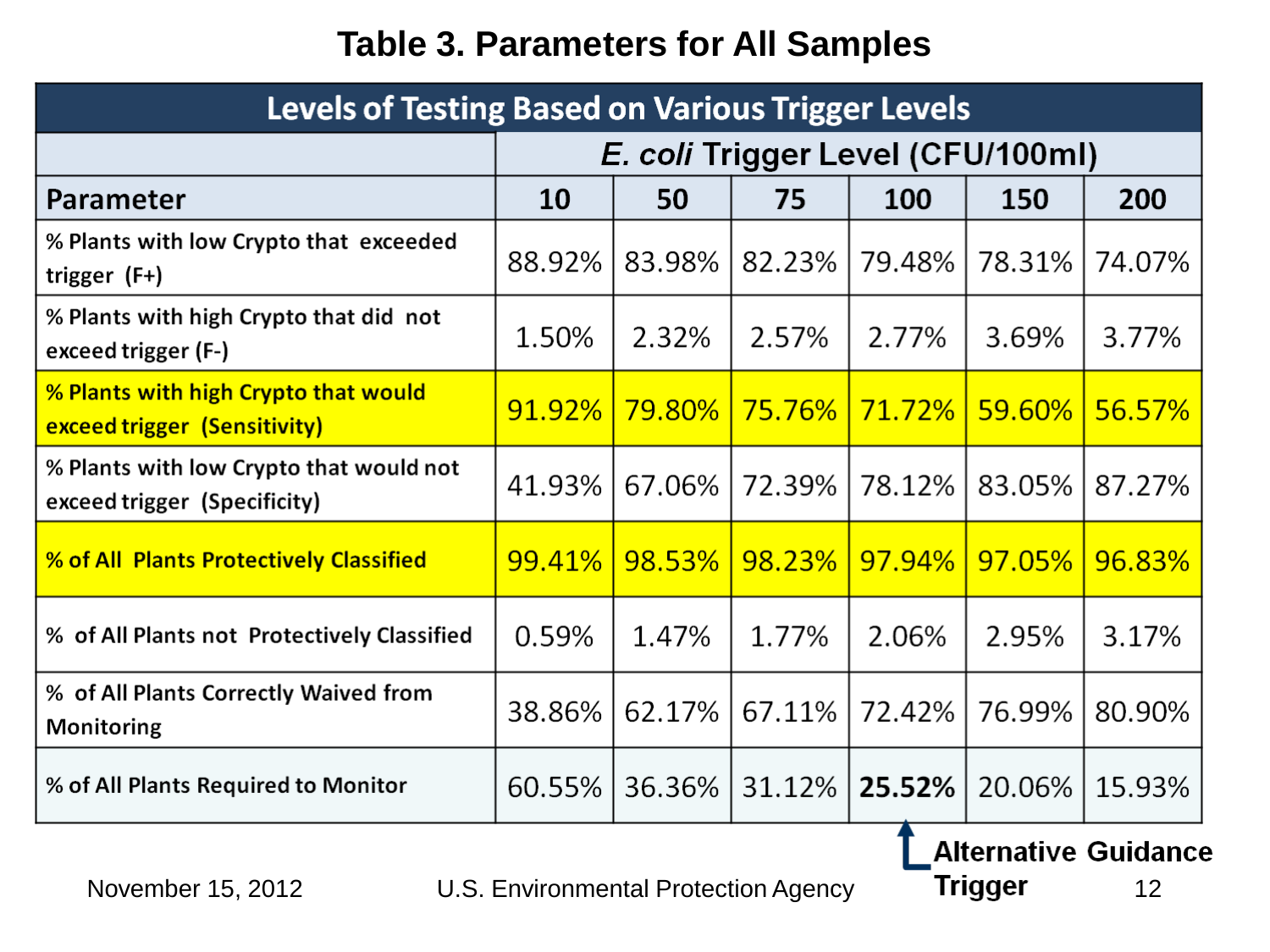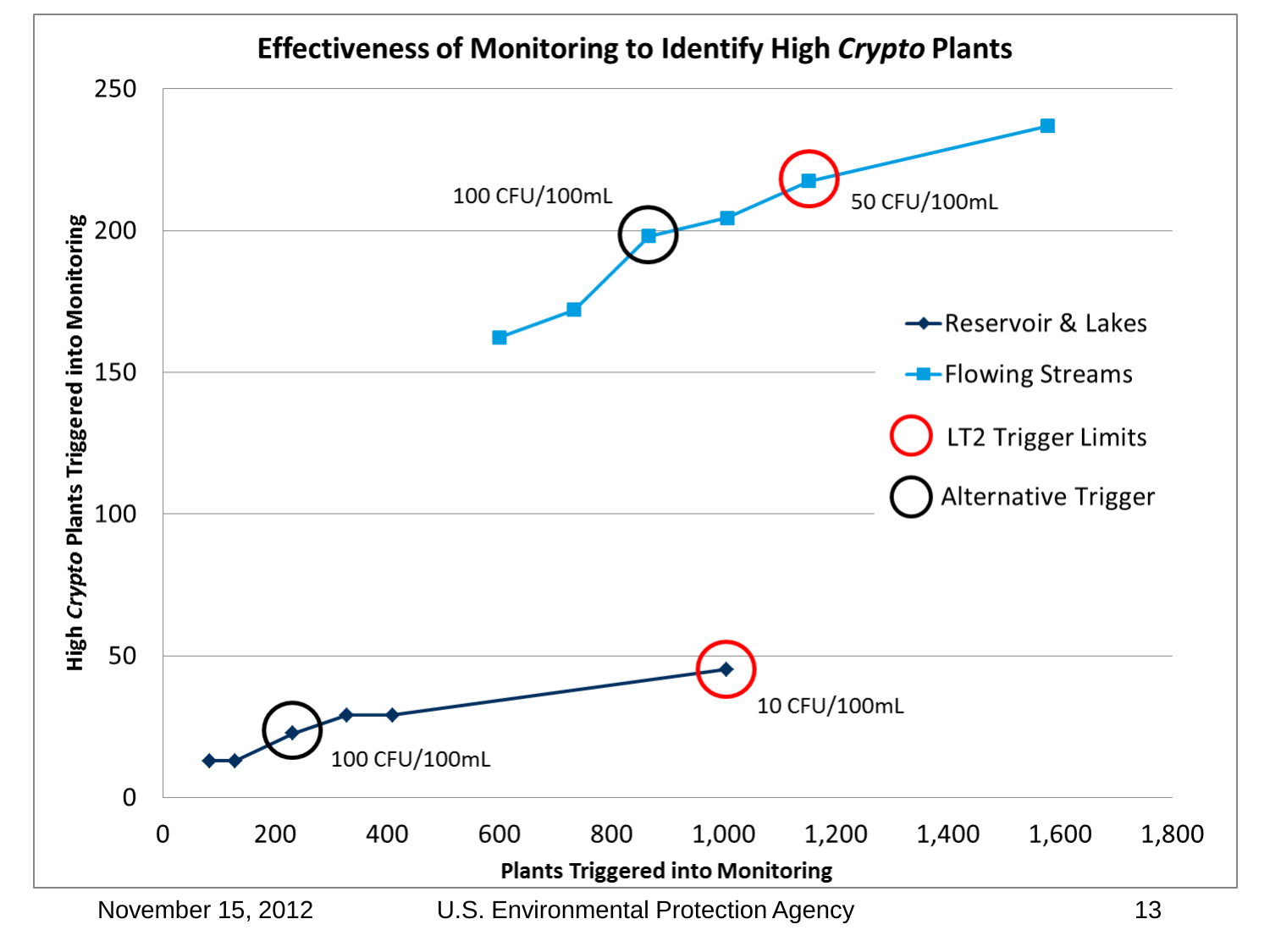

### **Summary of Analysis**

- The number of plants triggered into monitoring increases as the trigger level is decreased
	- As the trigger level drops, the number of high *Cryptosporidium* plants triggered increases.
- While each lower trigger level has a higher number of high *Cryptosporidium* plants triggered, the increase is the greatest between the 100 and 150 cfu/100mL trigger values for both curves.
- The alternative trigger level (100 cfu/100ml) is supported by the data collected during the first round of *Cryptosporidium* monitoring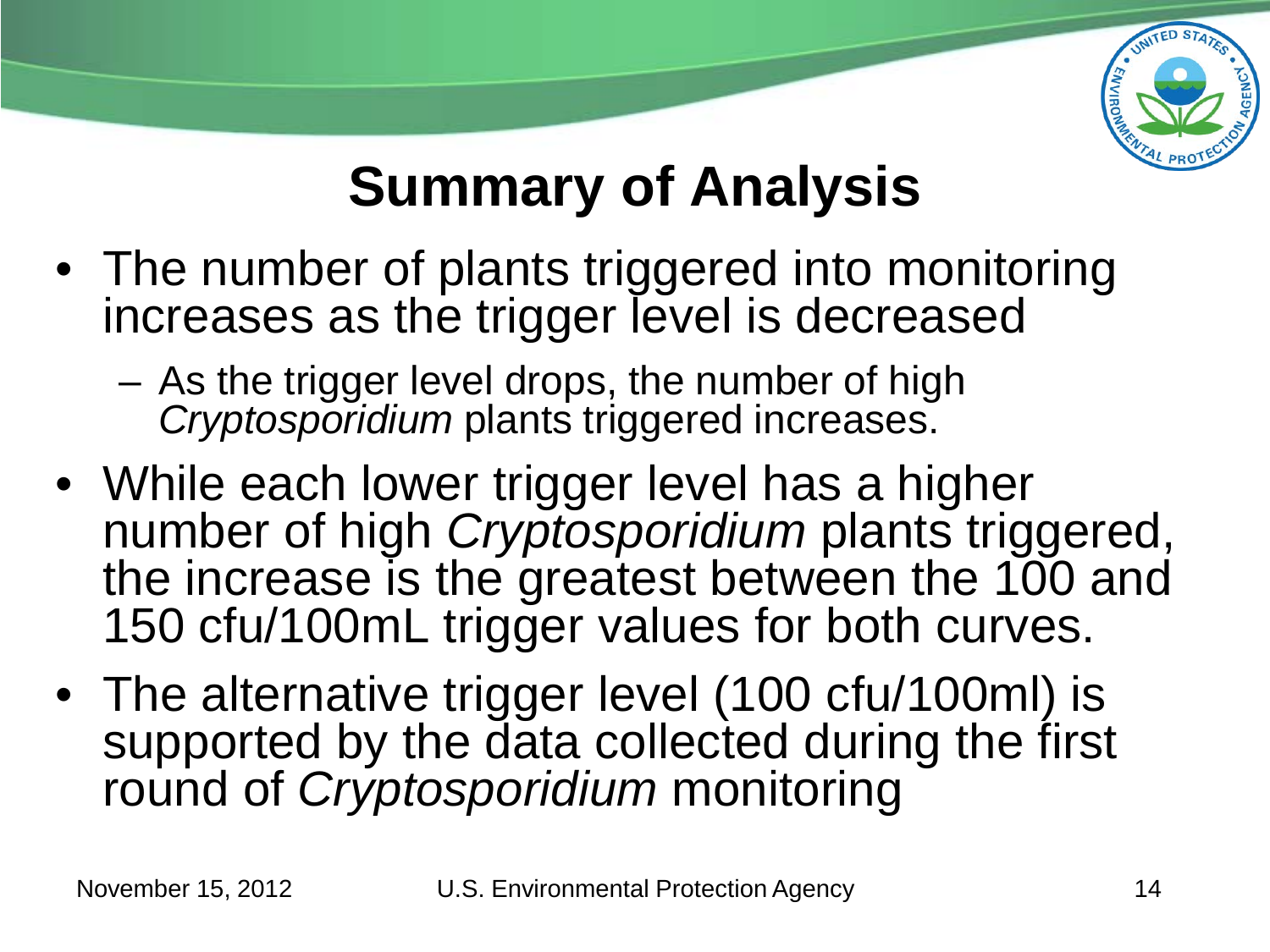

### **Implications for Round 2**

- *E. coli* appears to be an effective screening tool for reducing *Crypto* monitoring for small systems while remaining protective
- The analysis supports the alternative guidance for Round 2
- If the enhanced method 1623.1 were to be required under Round 2, *E. coli* levels remained the same, and no changes were to be made to the alternative guidance criteria:
	- Similar fractions of systems would likely avoid *Crypto* monitoring
	- But more systems with higher measured *Crypto* would not be captured
- Based on *Crypto* and *E. coli* data captured in Round 2, another alternative guidance could be developed if new data supports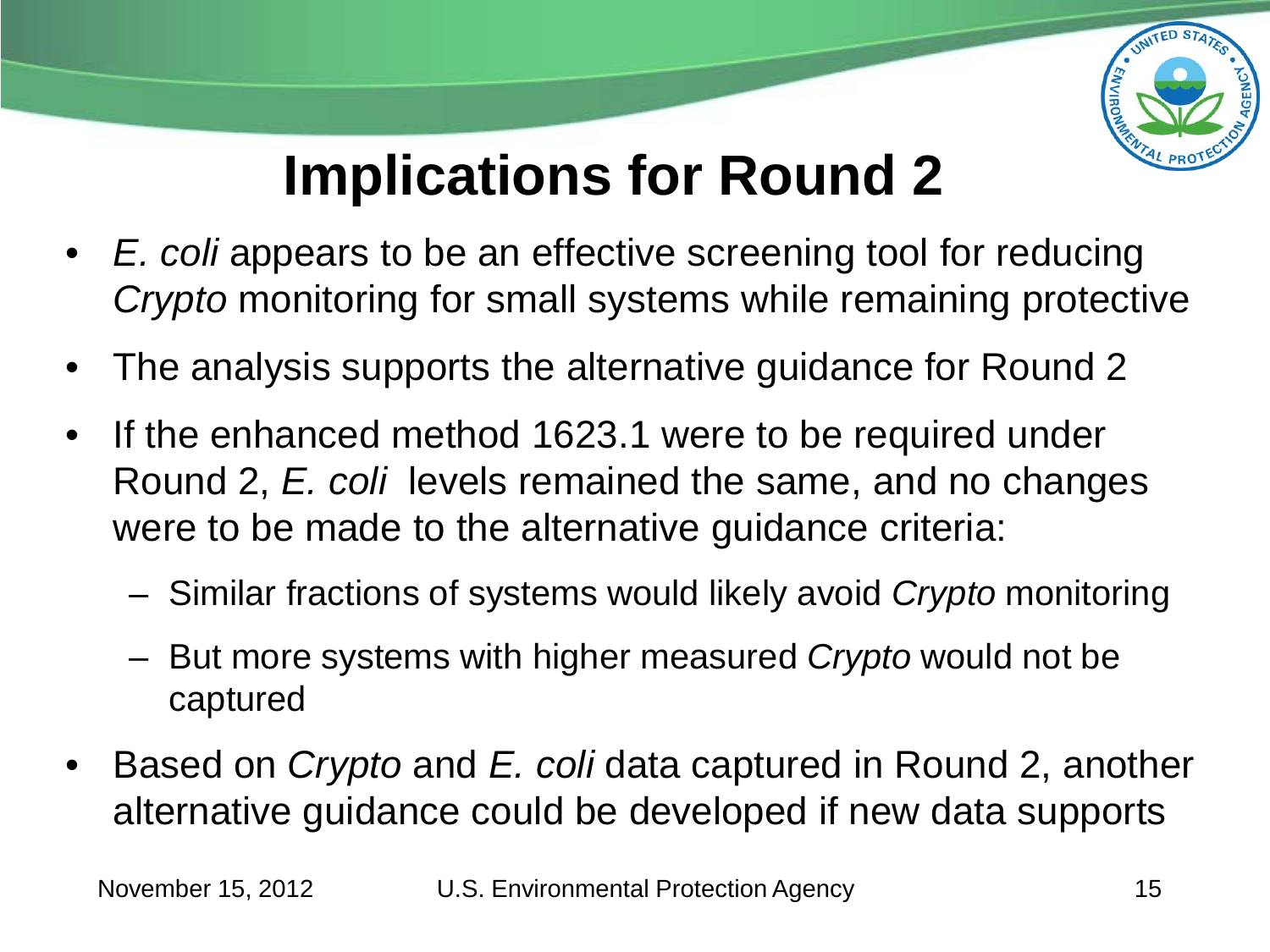

# **Appendix**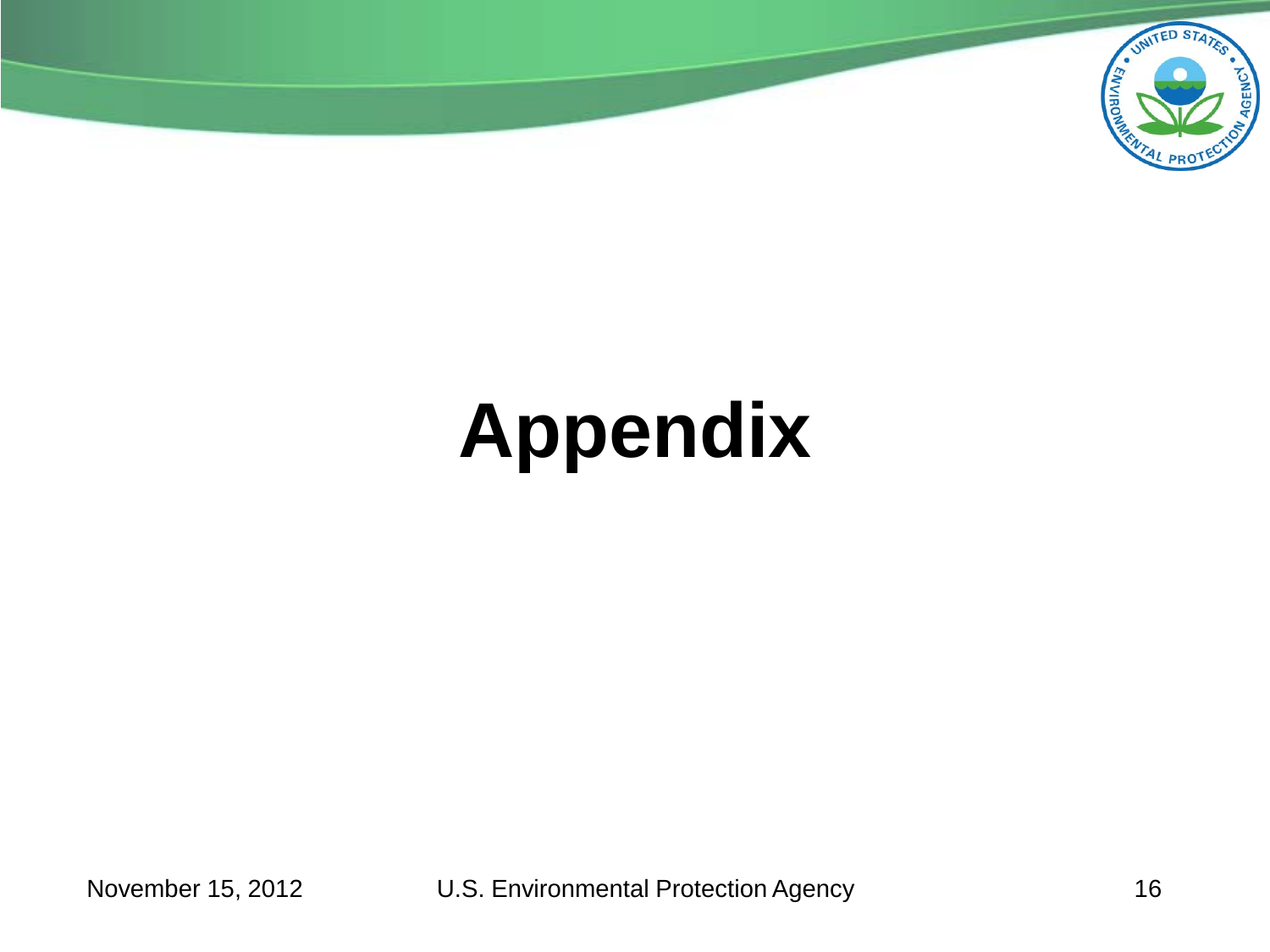

### **Analysis and Results Definition of Terms (1)**

- % of False Positives % plants exceeding *E. coli* trigger with no detected *Crypto >* 0.075 oocysts/L
- % of False Negatives % plants with *Crypto >* 0.075 oocysts/L detected but below the *E. coli* trigger level
- Sensitivity % plants that detected *Crypto >* 0.075 oocysts/L and exceeded the *E. coli* trigger level. This is equivalent to the true positives.
- Specificity % plants that did not have *Crypto >* 0.075 oocysts/L and did not exceed the *E. coli* trigger level.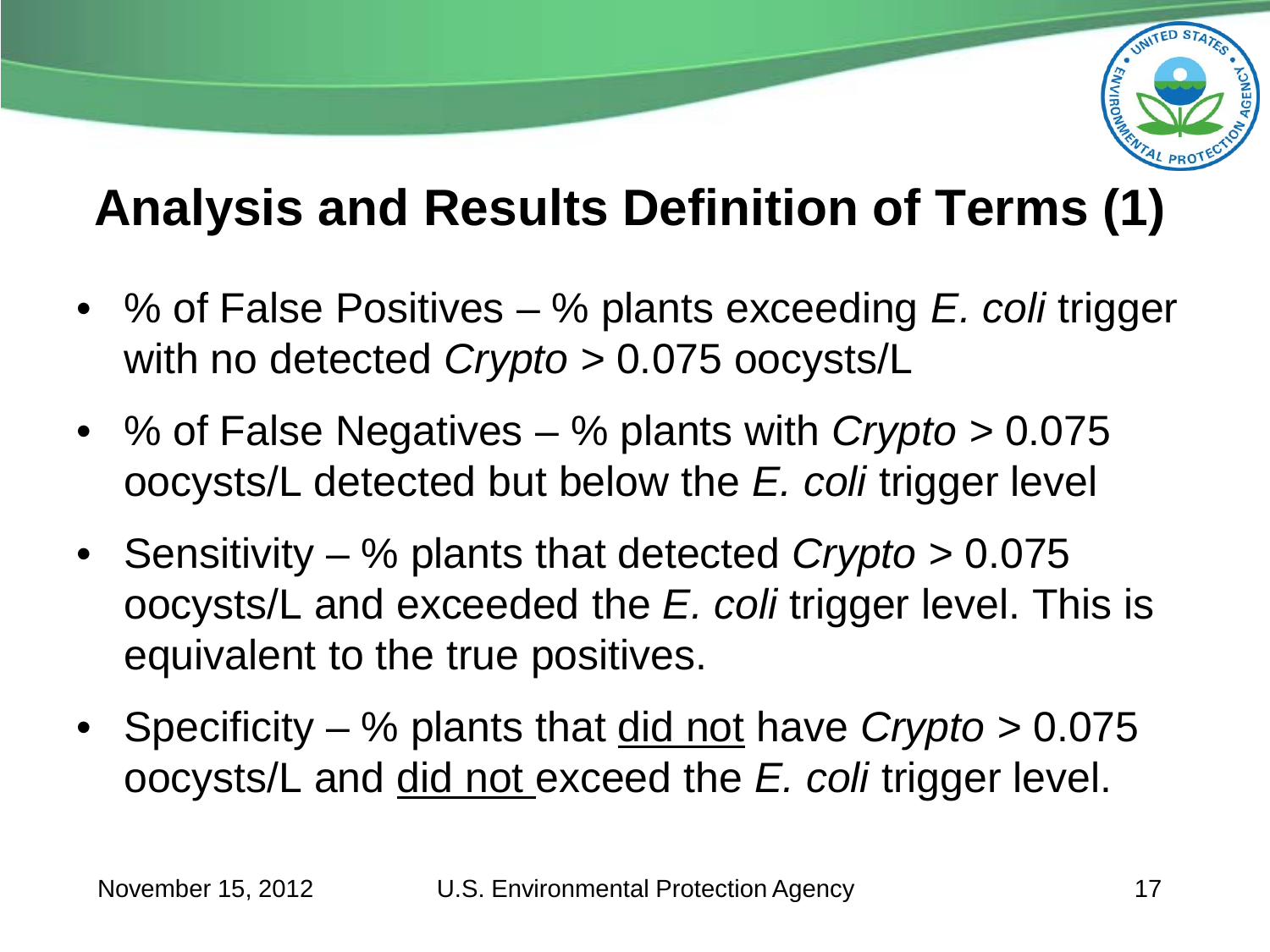

### **Analysis and Results Definition of Terms (2)**

- % Plants Protectively Classified *Crypto <* 0.075 oocysts/L or *>* 0.075 oocysts/L "and" exceeded the *E. coli* trigger
	- Sum of the false positives, the false negatives, and true positives
- % Plants Not Protectively Classified > 0.075 oocysts/L *Crypto* that did not exceed the *E. coli* trigger and plants with <0.075 oocysts/L *Crypto* that exceeded the *E. coli* trigger
	- Sum of the false negatives and the false positives
- % Plants which were Correctly Identified as not needing *Cryptosporidium* Monitoring – not > 0.075 oocysts/L *Crypto "*and" that did not exceed the *E. coli* trigger
	- Equivalent to the true negatives
- % Plants Required to Monitor exceeding the *E. coli* trigger
	- Sum of false positives and true positives.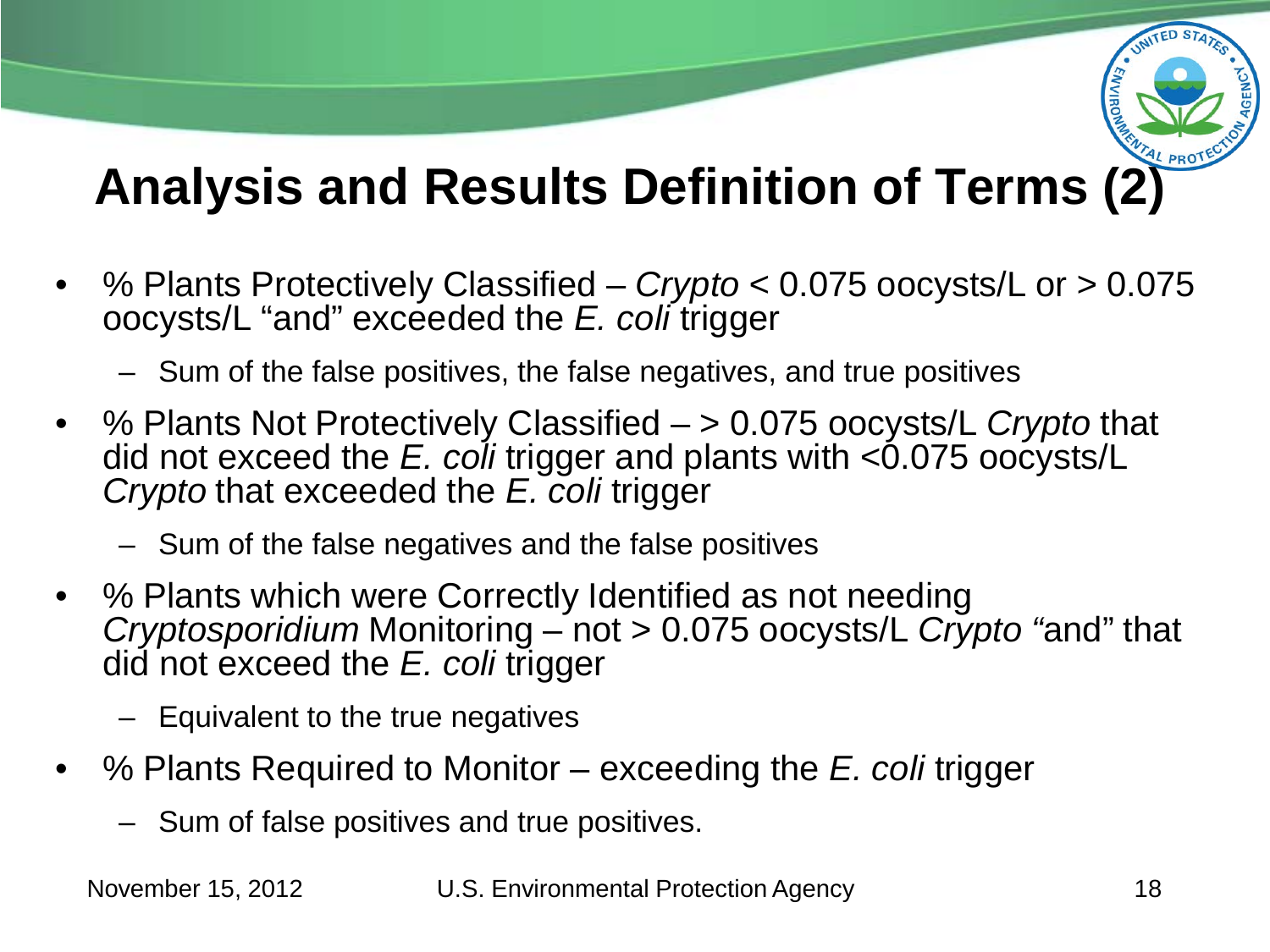

### Definition of Parameters

|                                             | <b>Cryptosporidium</b><br>concentration <<br>0.075 oocysts/L | <b>Cryptosporidium</b><br>concentration ><br>0.075 oocysts/L |
|---------------------------------------------|--------------------------------------------------------------|--------------------------------------------------------------|
| E. coli<br>concentration ><br>trigger value | в                                                            | D                                                            |
| E. coli<br>concentration <<br>trigger value |                                                              | С                                                            |

Based on the definition of variables in the table the eight parameters calculated can be defined as:

```
. False positives = B/(B+D)
```
•False negatives =  $C/(A+C)$ 

```
\cdotSensitivity = D/(C+D)
```

```
\cdotSpecificity = A/(A+B)
```
. Plants Protectively Classified =  $(A+B+D)/(A+B+C+D)$ 

. Plants Incorrectly Classified =  $C/(A+B+C+D)$ 

- . Plants Correctly Saved from Monitoring =  $A/(A+B+C+D)$
- . Plants Required to Monitor =  $(B+D)/(A+B+C+D)$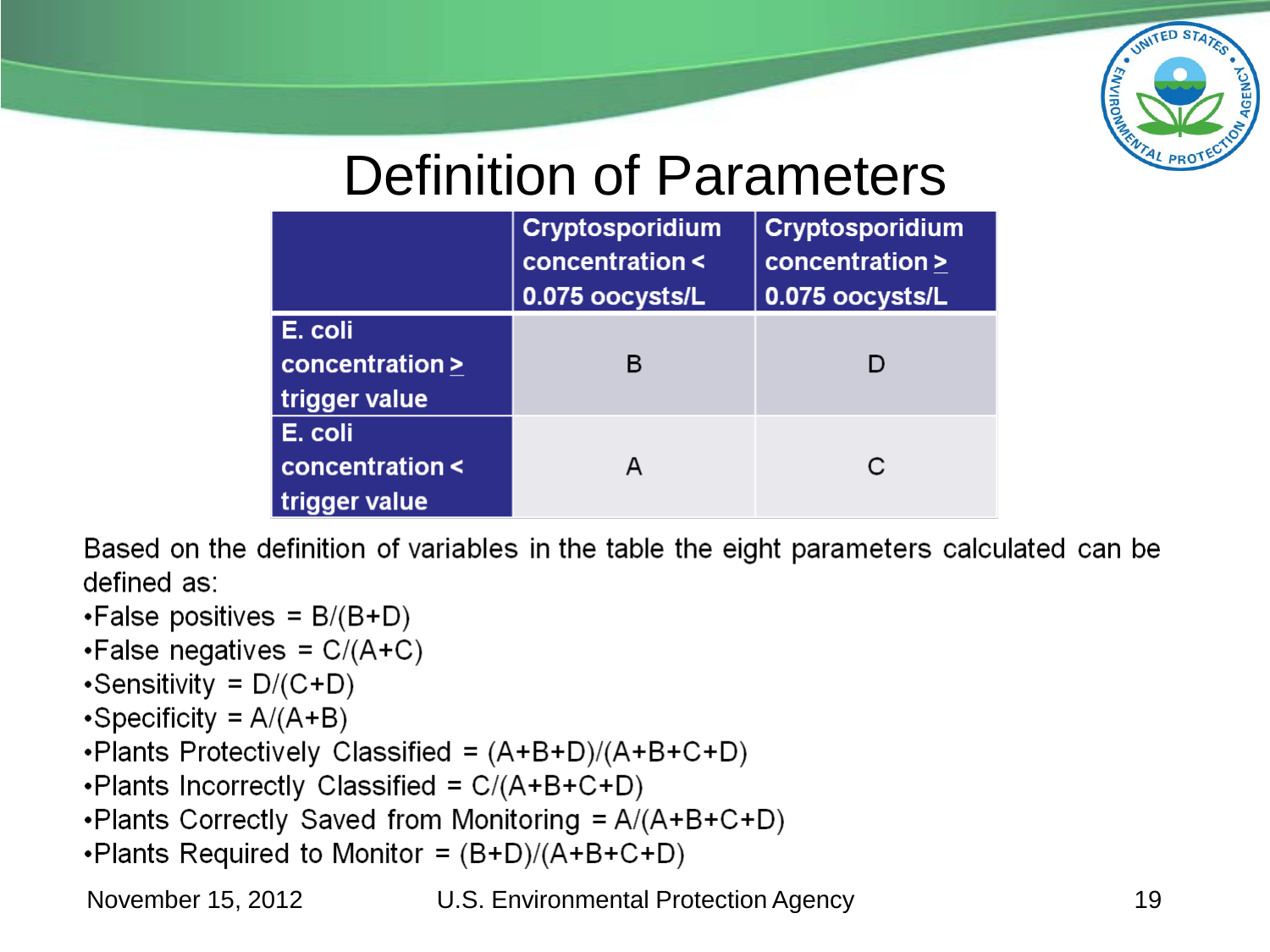

**Table A.2. Variable Values for an** *E. coli* **trigger value of 10 CFU/100 mL for Reservoir/Lake Plants Using the Original Cleaning Procedures.**

|                                                  | <b>Plants with avg</b><br><b>Crypto concentration</b><br>$<$ 0.075 oocysts/L | <b>Plants with avg</b><br><b>Crypto concentration</b><br>$>= 0.075$ oocysts/L |
|--------------------------------------------------|------------------------------------------------------------------------------|-------------------------------------------------------------------------------|
| Plants with avg E. coli<br>concentration $>=$ 10 | 298                                                                          | 14                                                                            |
|                                                  | 42.75%                                                                       | 2.01%                                                                         |
| Plants with avg E. coli<br>concentration < 10    | 379                                                                          | 6                                                                             |
|                                                  | 54.38%                                                                       | 0.86%                                                                         |

November 15, 2012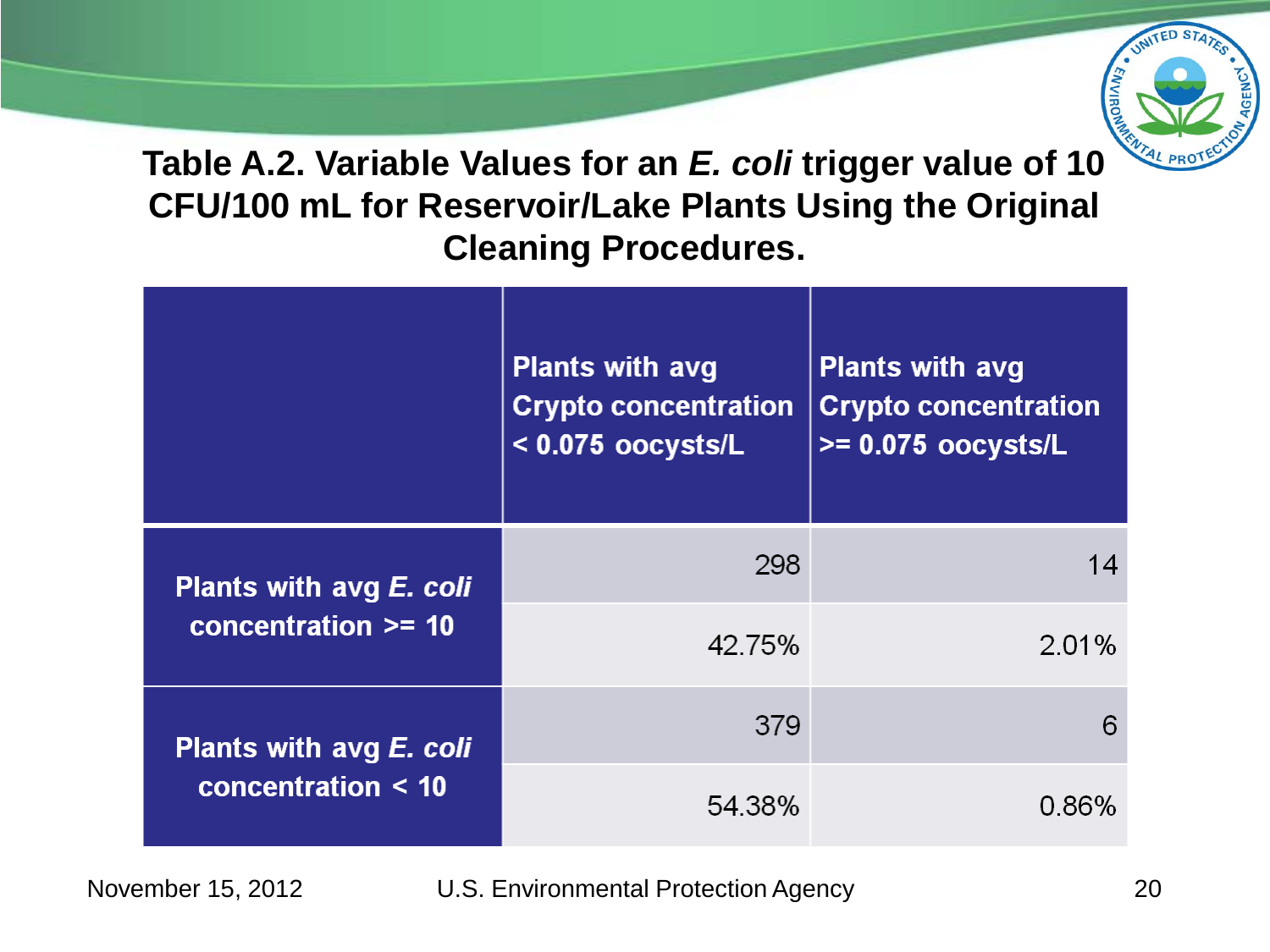

**Table A.3. Variable Values for an** *E. coli* **trigger value of 50 CFU/100 mL for Reservoir/Lake Plants Using the Original Cleaning Procedures.**

|                                                  | <b>Plants with avg</b><br><b>Crypto concentration</b><br>$<$ 0.075 oocysts/L | <b>Plants with avg</b><br><b>Crypto concentration</b><br>$>= 0.075$ oocysts/L |
|--------------------------------------------------|------------------------------------------------------------------------------|-------------------------------------------------------------------------------|
| Plants with avg E. coli<br>concentration $>= 50$ | 118                                                                          |                                                                               |
|                                                  | 16.93%                                                                       | 1.29%                                                                         |
| Plants with avg E. coli<br>concentration $< 50$  | 559                                                                          |                                                                               |
|                                                  | 80.20%                                                                       | 1 58%                                                                         |

U.S. Environmental Protection Agency 21 November 15, 2012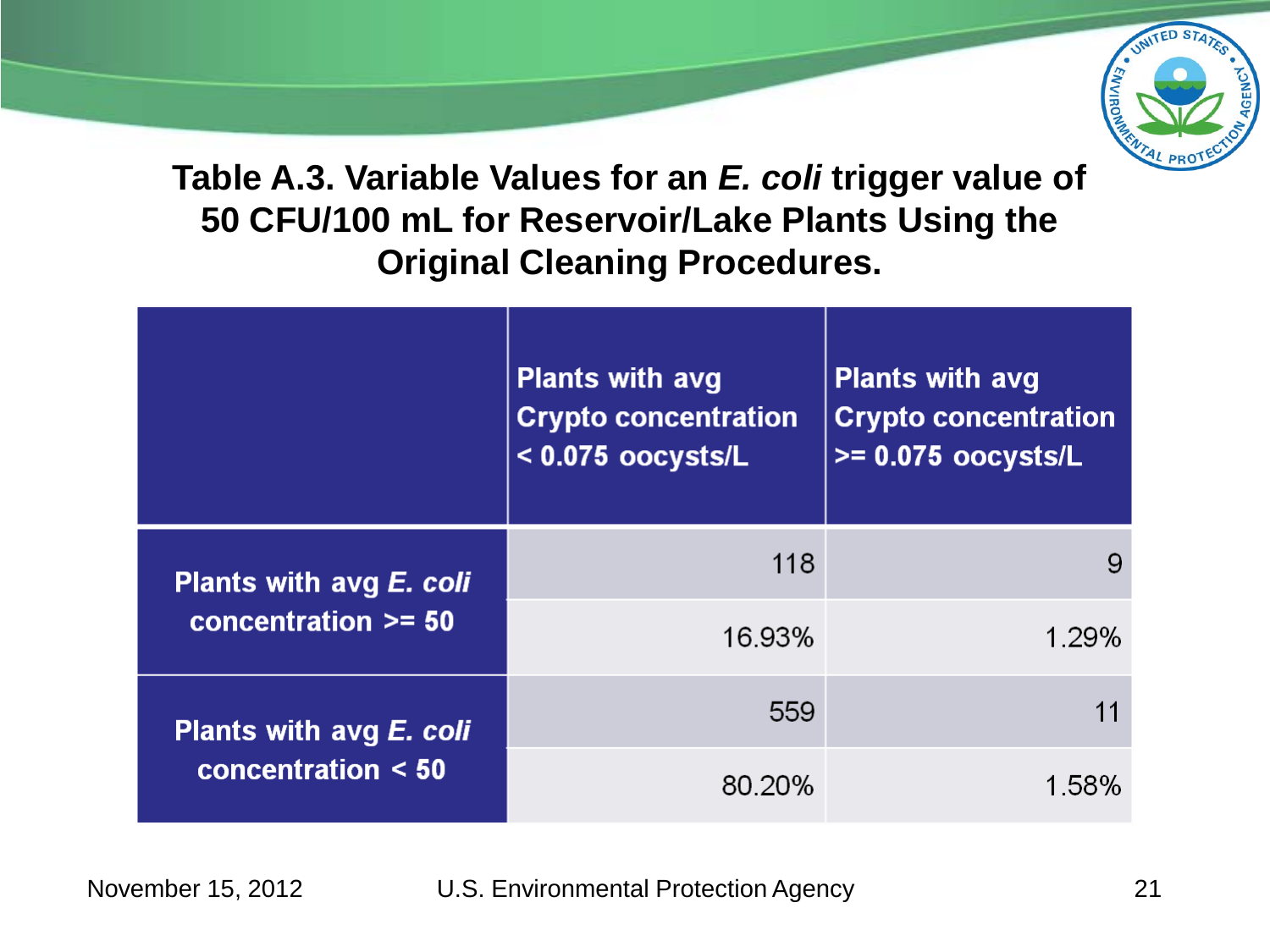

**Table A.4. Variable Values for an** *E. coli* **trigger value of 75 CFU/100 mL for Reservoir/Lake Plants Using the Original Cleaning Procedures.**

|                         | <b>Plants with avg</b><br><b>Crypto concentration</b><br>$<$ 0.075 oocysts/L | <b>Plants with avg</b><br><b>Crypto concentration</b><br>$>= 0.075$ oocysts/L |
|-------------------------|------------------------------------------------------------------------------|-------------------------------------------------------------------------------|
| Plants with avg E. coli | 93                                                                           |                                                                               |
| concentration $>= 75$   | 13.34%                                                                       | 1.29%                                                                         |
| Plants with avg E. coli | 584                                                                          |                                                                               |
| concentration $<$ 75    | 83.79%                                                                       | 1.58%                                                                         |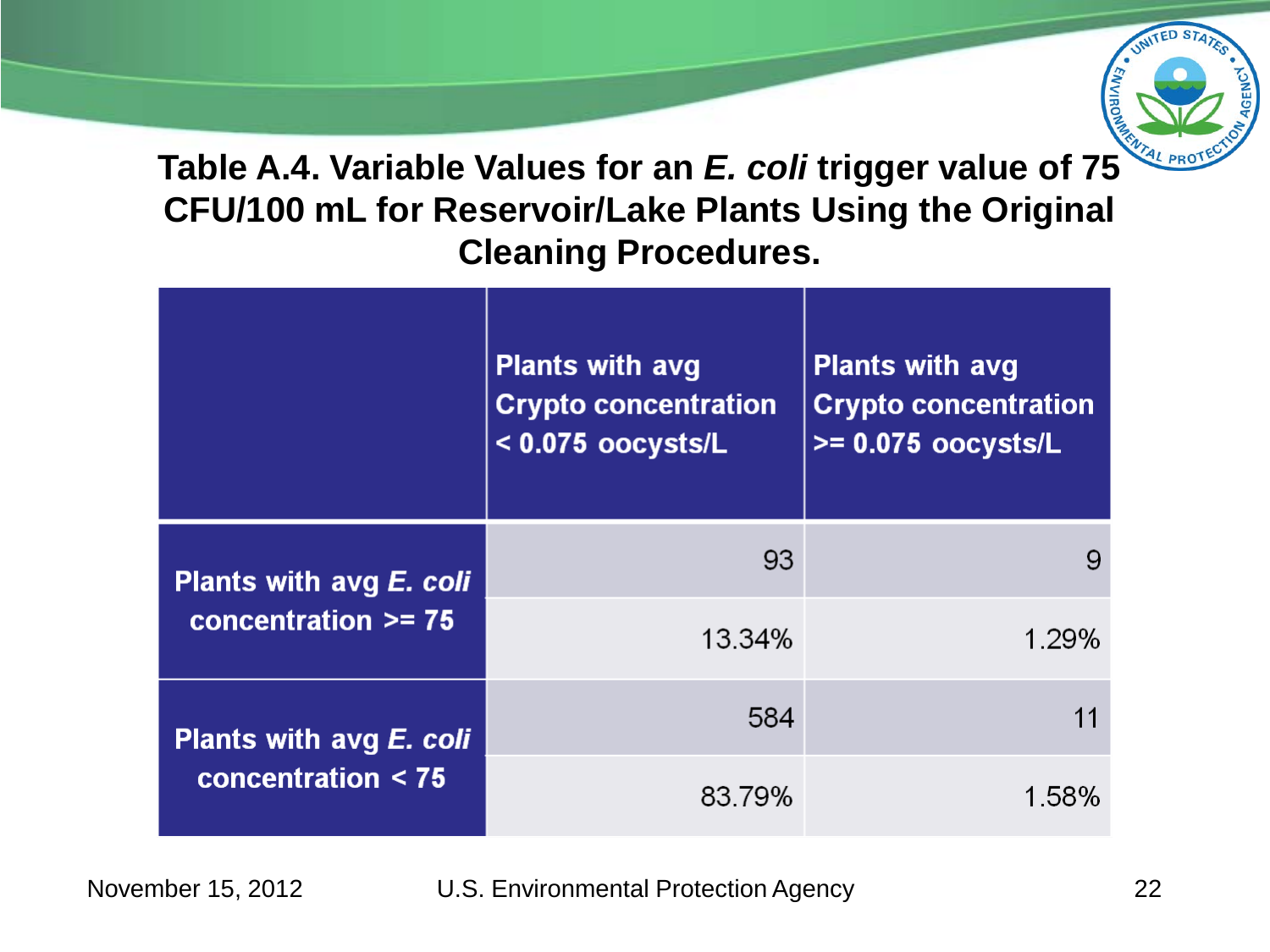

**Table A.5. Variable Values for an** *E. coli* **trigger value of 100 CFU/100 mL for Reservoir/Lake Plants Using the Original Cleaning Procedures.**

|                         | <b>Plants with avg</b><br><b>Crypto concentration</b><br>$<$ 0.075 oocysts/L | <b>Plants with avg</b><br><b>Crypto concentration</b><br>$>= 0.075$ oocysts/L |
|-------------------------|------------------------------------------------------------------------------|-------------------------------------------------------------------------------|
| Plants with avg E. coli | 65                                                                           |                                                                               |
| concentration >= 100    | 9.33%                                                                        | 1.00%                                                                         |
| Plants with avg E. coli | 612                                                                          | 13                                                                            |
| concentration < 100     | 87.80%                                                                       | 1.87%                                                                         |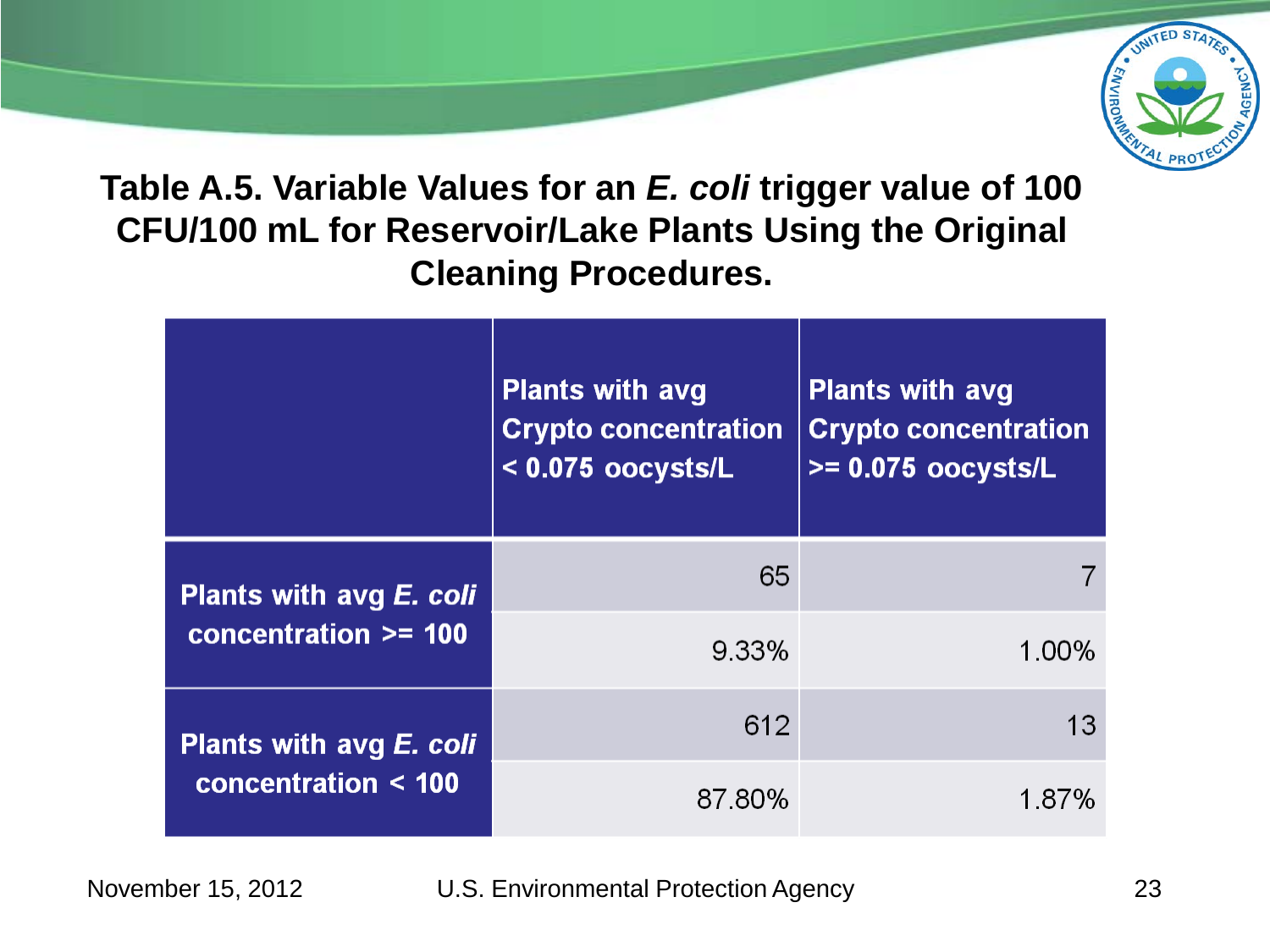

**Table A.6. Variable Values for an** *E. coli* **trigger value of 150 CFU/100 mL for Reservoir/Lake Plants Using the Original Cleaning Procedures.**

|                                                   | <b>Plants with avg</b><br><b>Crypto concentration</b><br>$<$ 0.075 oocysts/L | <b>Plants with avg</b><br><b>Crypto concentration</b><br>$>= 0.075$ oocysts/L |
|---------------------------------------------------|------------------------------------------------------------------------------|-------------------------------------------------------------------------------|
| Plants with avg E. coli<br>concentration $>=$ 150 | 36                                                                           |                                                                               |
|                                                   | 5.16%                                                                        | 0.57%                                                                         |
| Plants with avg E. coli<br>concentration < 150    | 641                                                                          | 16                                                                            |
|                                                   | 91.97%                                                                       | 2 30%                                                                         |

November 15, 2012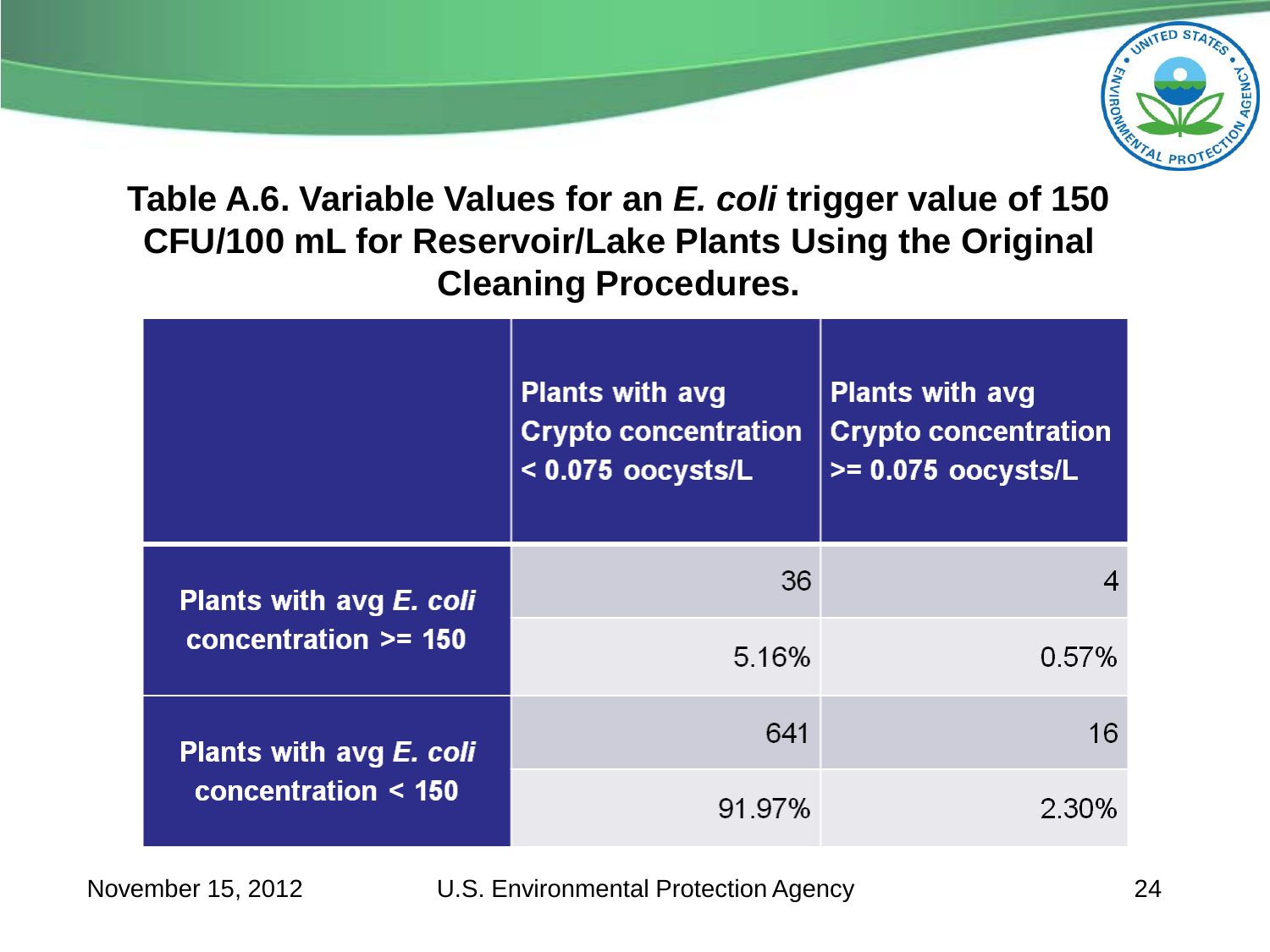

#### **Table A.7. Variable Values for an** *E. coli* **trigger value of 200 CFU/100 mL for Reservoir/Lake Plants Using the Original Cleaning Procedures.**

|                          | <b>Plants with avg Crypto</b><br>concentration $< 0.075$<br>oocysts/L | <b>Plants with avg Crypto</b><br>concentration $>= 0.075$<br>oocysts/L |
|--------------------------|-----------------------------------------------------------------------|------------------------------------------------------------------------|
| Plants with avg E. coli  | 22                                                                    |                                                                        |
| concentration >= 200     | 3.16%                                                                 | 0.57%                                                                  |
| Plants with avg E. coli  | 655                                                                   | 16                                                                     |
| concentration $\leq 200$ | 93.97%                                                                | 2.30%                                                                  |

November 15, 2012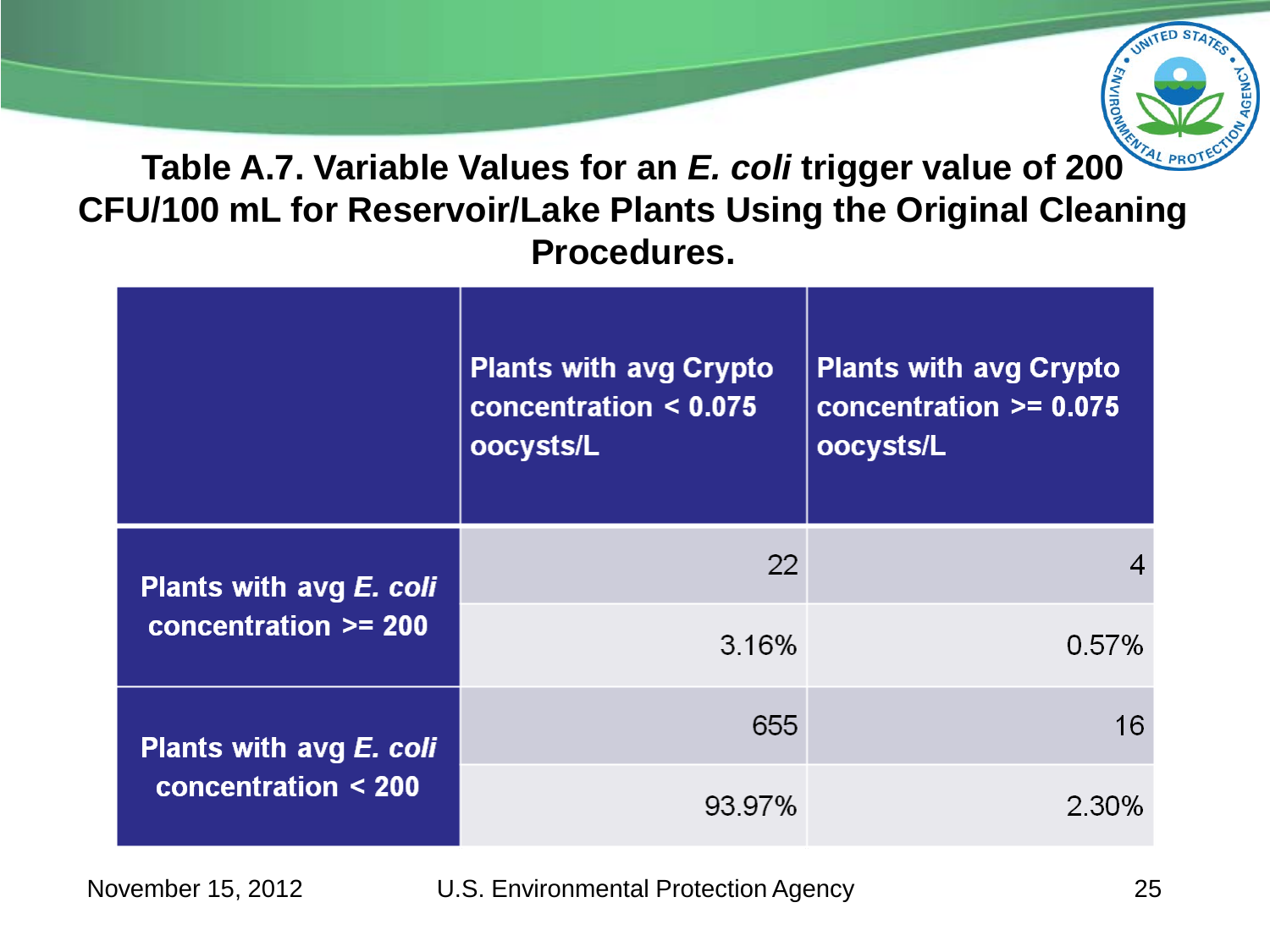

**Table A.8. Variable Values for an** *E. coli* **trigger value of 10 CFU/100 mL for Flowing Stream Plants Using the Original Cleaning Procedures.**

|                         | <b>Plants with avg Crypto</b><br>concentration $< 0.075$<br>oocysts/L | <b>Plants with avg Crypto</b><br>concentration $>= 0.075$<br>oocysts/L |
|-------------------------|-----------------------------------------------------------------------|------------------------------------------------------------------------|
| Plants with avg E. coli | 413                                                                   | 73                                                                     |
| concentration $>=$ 10   | 66.83%                                                                | 11.81%                                                                 |
| Plants with avg E. coli | 130                                                                   | 2                                                                      |
| concentration < 10      | 21.04%                                                                | 0.32%                                                                  |

November 15, 2012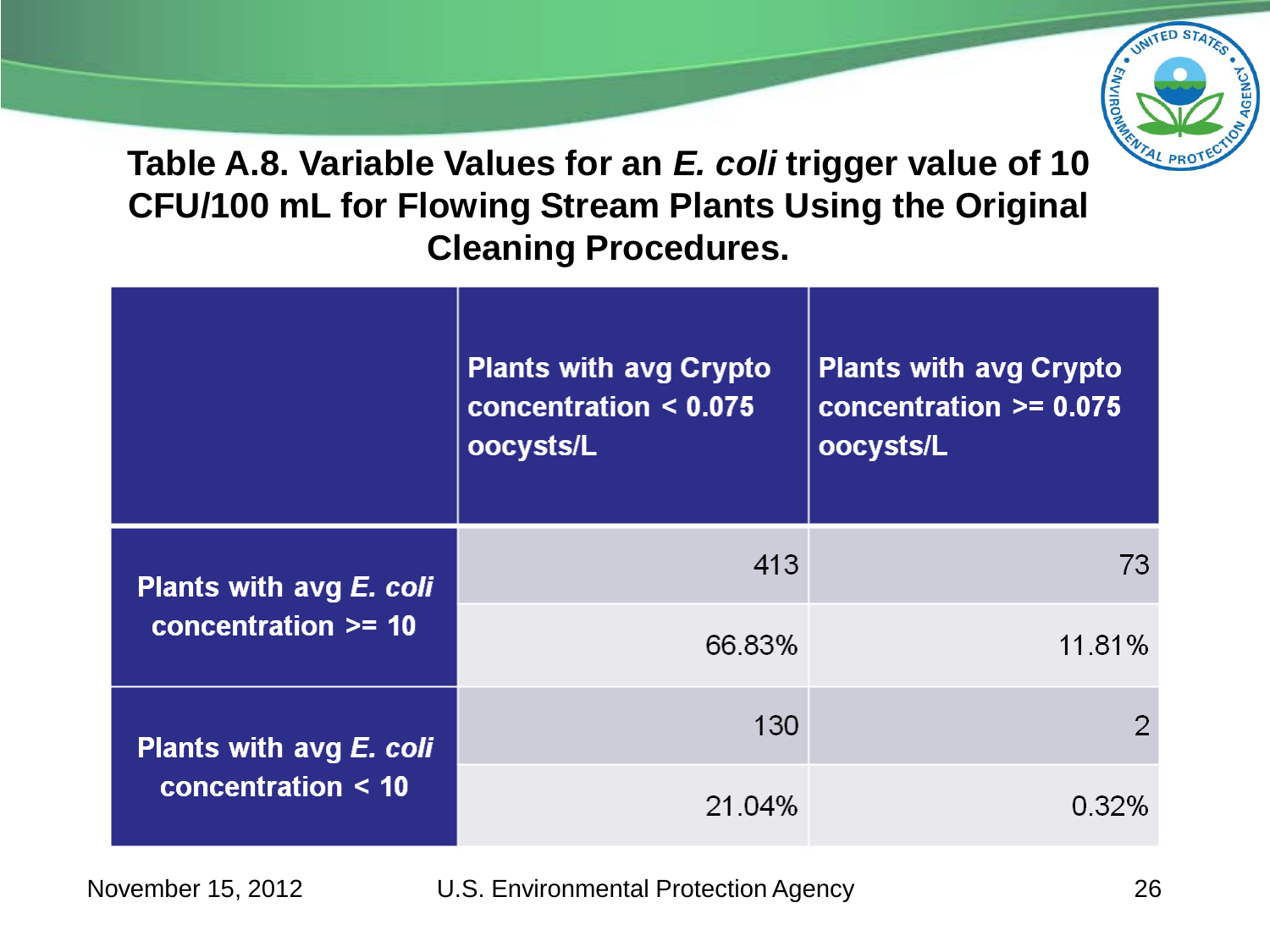

**Table A.9. Variable Values for an** *E. coli* **trigger value of 50 CFU/100 mL for Flowing Stream Plants Using the Original Cleaning Procedures.**

|                                                  | <b>Plants with avg Crypto</b><br>concentration $< 0.075$<br>oocysts/L | <b>Plants with avg Crypto</b><br>concentration >= 0.075<br>oocysts/L |
|--------------------------------------------------|-----------------------------------------------------------------------|----------------------------------------------------------------------|
| Plants with avg E. coli<br>concentration $>= 50$ | 288                                                                   | 67                                                                   |
|                                                  | 46.60%                                                                | 10.84%                                                               |
| Plants with avg E. coli<br>concentration $< 50$  | 255                                                                   | 8                                                                    |
|                                                  | 41.26%                                                                | 1.29%                                                                |

November 15, 2012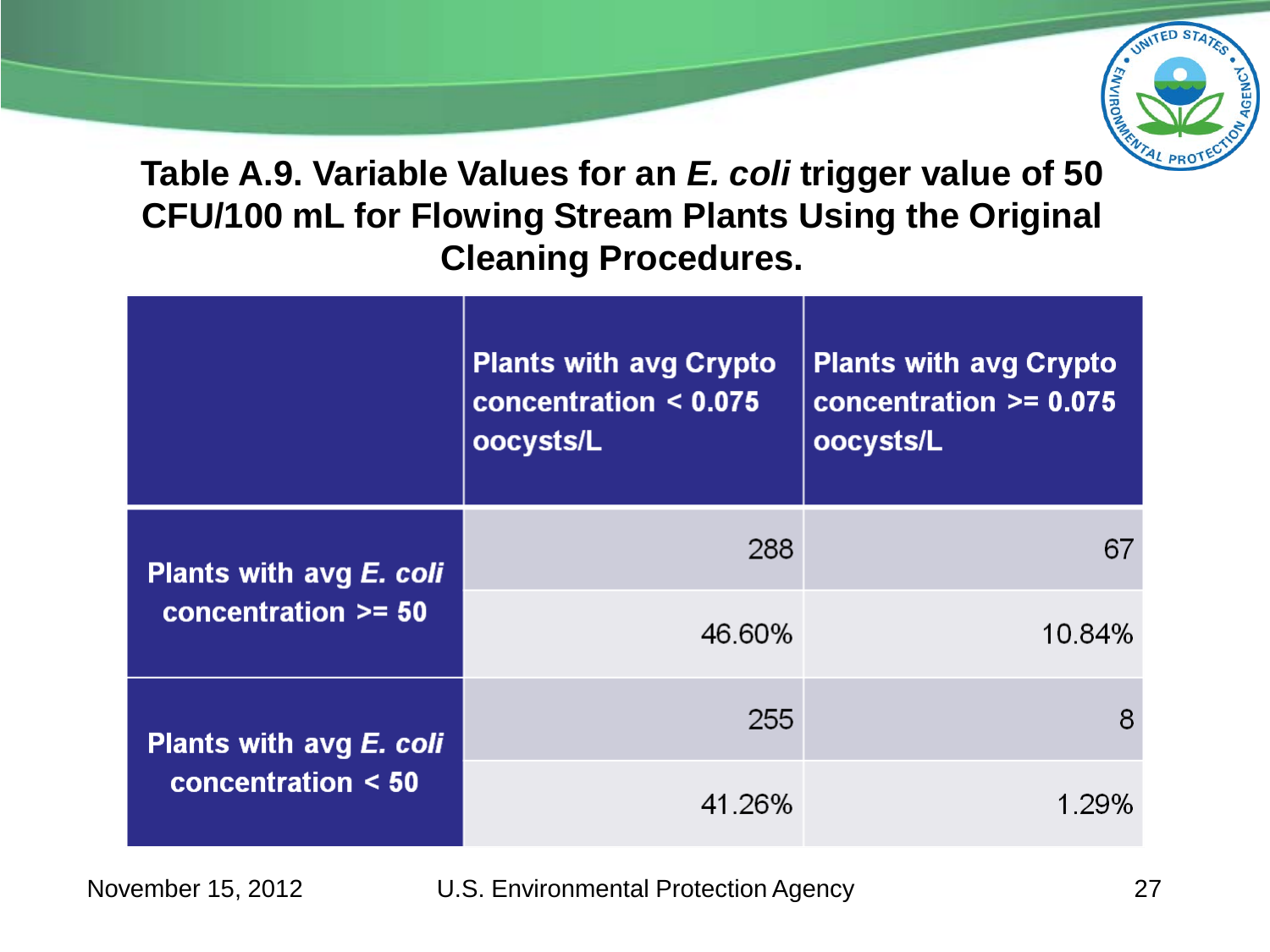

#### **Table A.10. Variable Values for an** *E. coli* **trigger value of 75 CFU/100 mL for Flowing Stream Plants Using the Original Cleaning Procedures.**

|                                                 | <b>Plants with avg Crypto</b><br>concentration $< 0.075$<br>oocysts/L | <b>Plants with avg Crypto</b><br>concentration $>= 0.075$<br>oocysts/L |
|-------------------------------------------------|-----------------------------------------------------------------------|------------------------------------------------------------------------|
| Plants with avg E. coli                         | 247                                                                   | 63                                                                     |
| concentration $>= 75$                           | 39.97%                                                                | 10.19%                                                                 |
| Plants with avg E. coli<br>concentration $<$ 75 | 296                                                                   | 12                                                                     |
|                                                 | 47.90%                                                                | 194%                                                                   |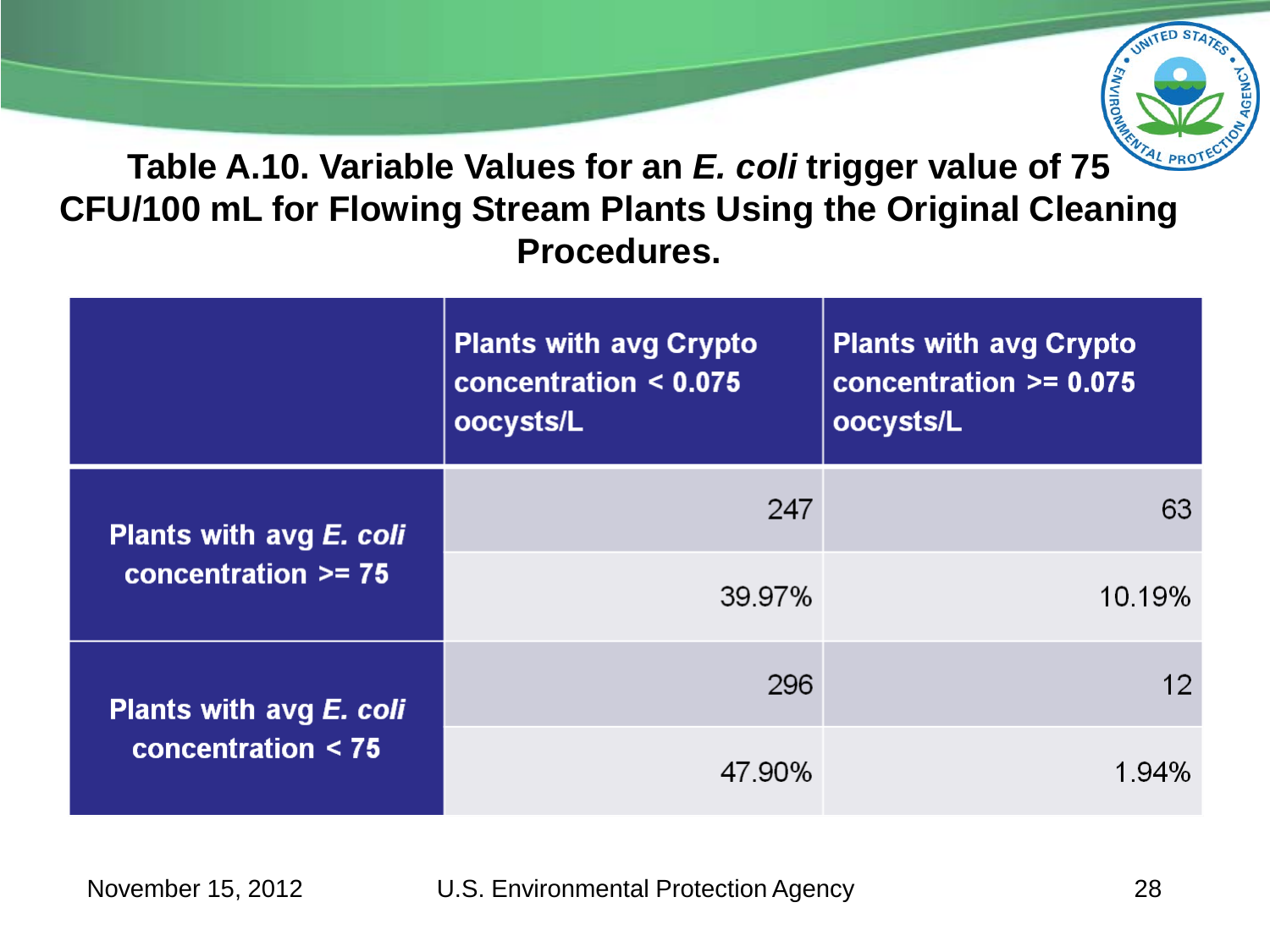

**Table A.11. Variable Values for an** *E. coli* **trigger value of 100 CFU/100 mL for Flowing Stream Plants Using the Original Cleaning Procedures.**

|                                                     | <b>Plants with avg Crypto</b><br>concentration $< 0.075$<br>oocysts/L | <b>Plants with avg Crypto</b><br>concentration $\overline{ }$ >= 0.075<br>oocysts/L |
|-----------------------------------------------------|-----------------------------------------------------------------------|-------------------------------------------------------------------------------------|
| Plants with avg E. coli<br>concentration >= 100     | 206                                                                   | 61                                                                                  |
|                                                     | 33.33%                                                                | 9.87%                                                                               |
| Plants with avg E. coli<br>concentration $\leq 100$ | 337                                                                   |                                                                                     |
|                                                     | 54.53%                                                                | 2.27%                                                                               |

November 15, 2012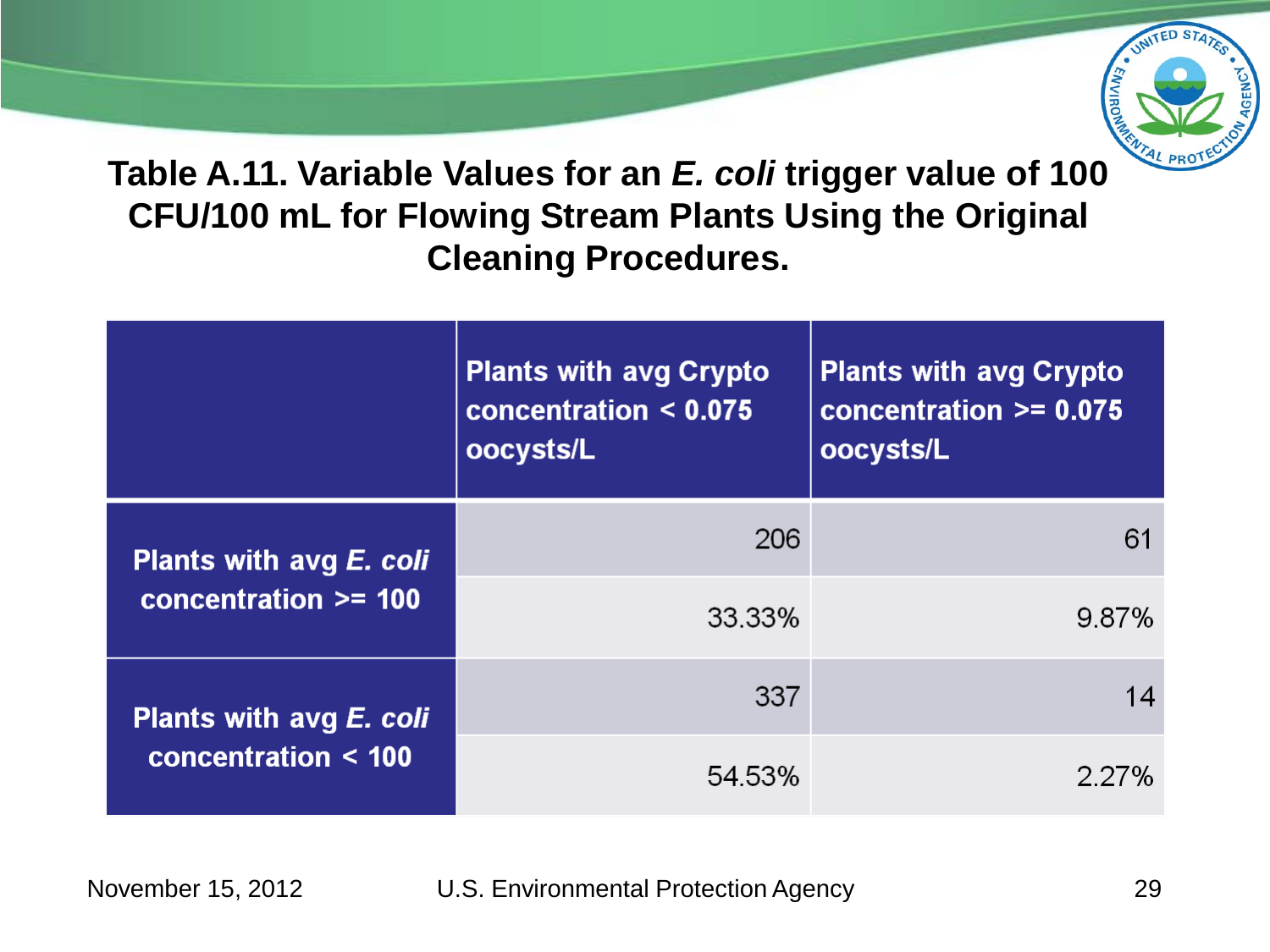

**Table A.12. Variable Values for an** *E. coli* **trigger value of 150 CFU/100 mL for Flowing Stream Plants Using the Original Cleaning Procedures.**

|                                                     | <b>Plants with avg Crypto</b><br>concentration < 0.075<br>oocysts/L | <b>Plants with avg Crypto</b><br>concentration $>= 0.075$<br>oocysts/L |
|-----------------------------------------------------|---------------------------------------------------------------------|------------------------------------------------------------------------|
| Plants with avg E. coli<br>concentration $>=$ 150   | 173                                                                 | 53                                                                     |
|                                                     | 27.99%                                                              | 8.58%                                                                  |
| Plants with avg E. coli<br>concentration $\leq 150$ | 370                                                                 | 22                                                                     |
|                                                     | 59.87%                                                              | 3.56%                                                                  |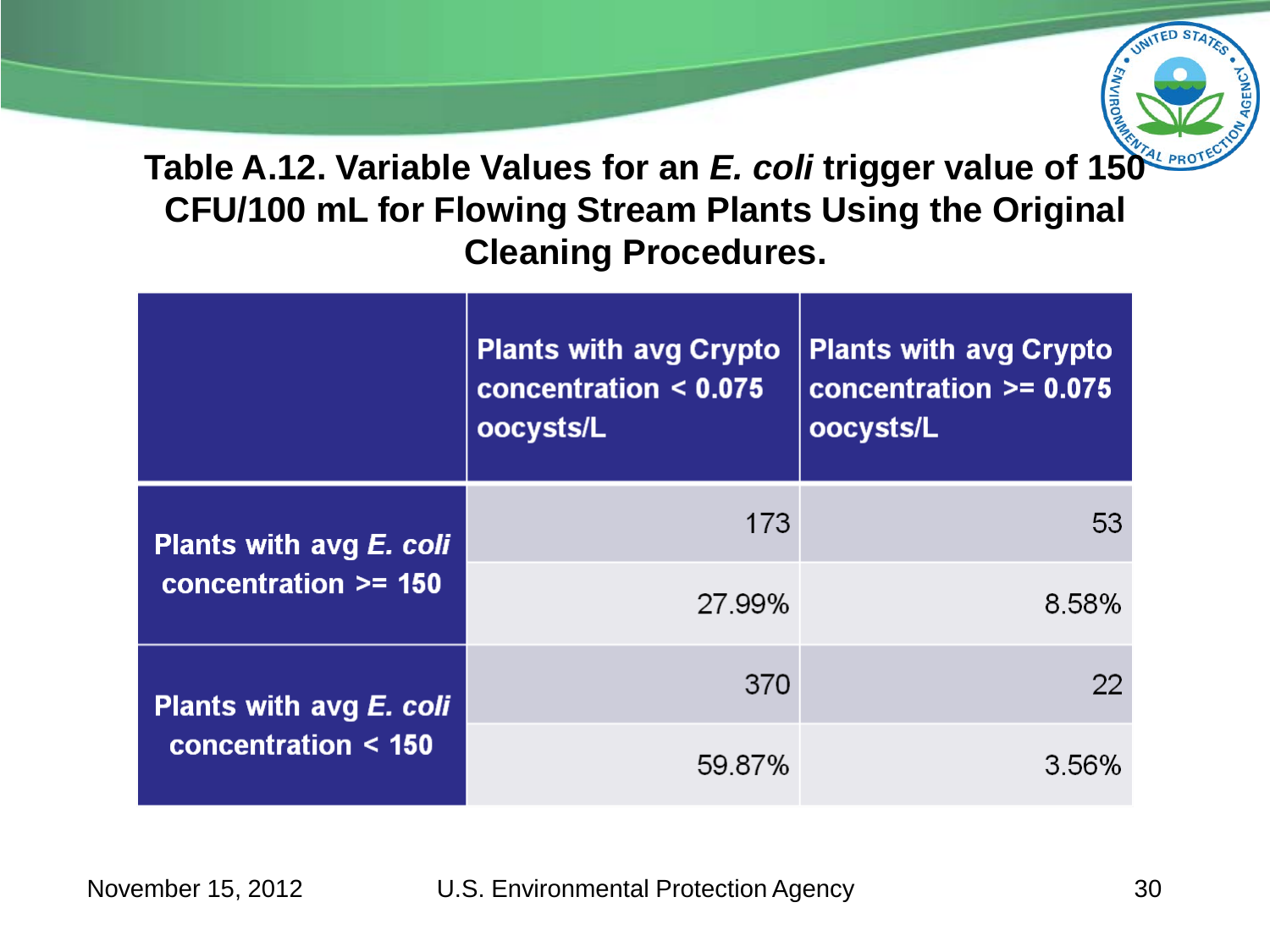

**Table A.13. Variable Values for an** *E. coli* **trigger value of 200 CFU/100 mL for Flowing Stream Plants Using the Original Cleaning Procedures.**

|                                                  | <b>Plants with avg Crypto</b><br>concentration $< 0.075$<br>oocysts/L | <b>Plants with avg Crypto</b><br>concentration $>= 0.075$<br>oocysts/L |
|--------------------------------------------------|-----------------------------------------------------------------------|------------------------------------------------------------------------|
| Plants with avg E. coli<br>concentration >= 200  | 135                                                                   | 50                                                                     |
|                                                  | 21.84%                                                                | 8.09%                                                                  |
| Plants with avg E. coli<br>concentration $<$ 200 | 408                                                                   | 25                                                                     |
|                                                  | 66.02%                                                                | 4.05%                                                                  |

November 15, 2012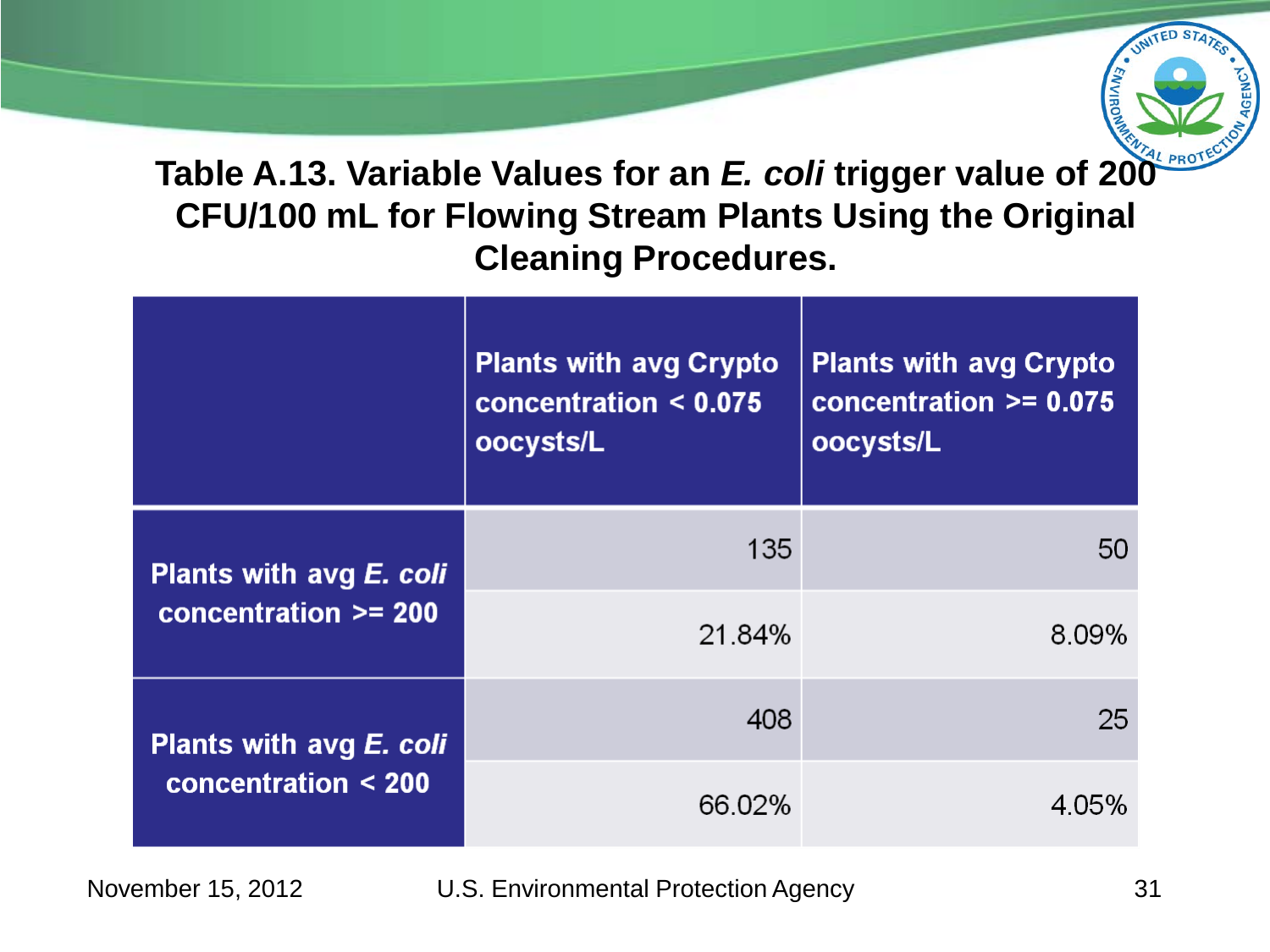

### **Table A.14. Variable Values for an** *E. coli* **trigger value of 10 CFU/100 mL for All Plants Using the Original Cleaning Procedures.**

|                                                      | <b>Plants with avg Crypto</b><br>concentration $< 0.075$<br>oocysts/L | <b>Plants with avg Crypto</b><br>concentration $>= 0.075$<br>oocysts/L |
|------------------------------------------------------|-----------------------------------------------------------------------|------------------------------------------------------------------------|
| Plants with avg E. coli<br>concentration $\geq$ = 10 | 730                                                                   | 91                                                                     |
|                                                      | 53.83%                                                                | 6.71%                                                                  |
| Plants with avg E. coli<br>concentration $<$ 10      | 527                                                                   | 8                                                                      |
|                                                      | 38.86%                                                                | 0.59%                                                                  |

November 15, 2012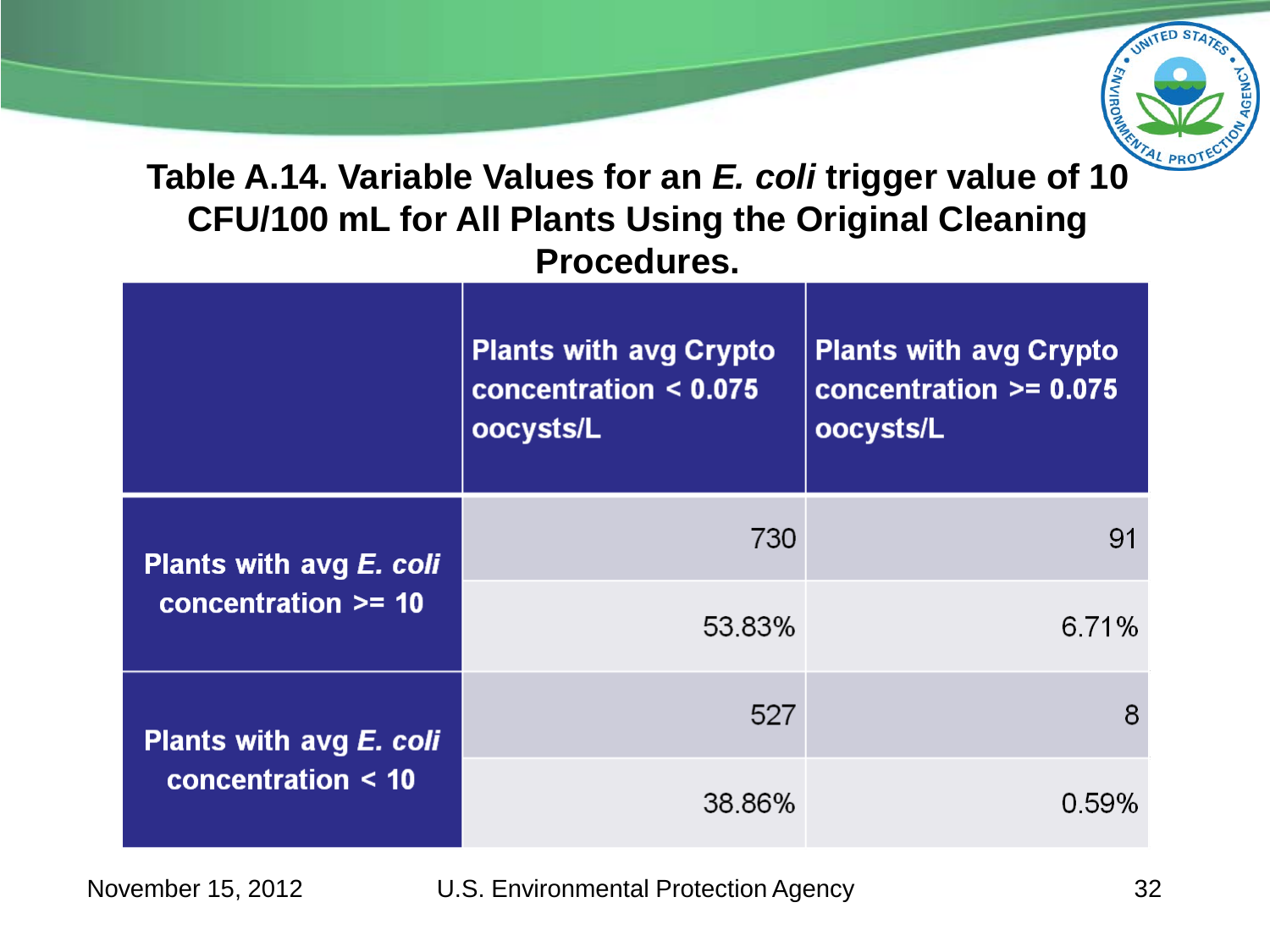

**Table A.15. Variable Values for an** *E. coli* **trigger value of 50 CFU/100 mL for All Plants Using the Original Cleaning Procedures.**

|                                                  | <b>Plants with avg Crypto</b><br>concentration $< 0.075$<br>oocysts/L | <b>Plants with avg Crypto</b><br>concentration $>= 0.075$<br>oocysts/L |
|--------------------------------------------------|-----------------------------------------------------------------------|------------------------------------------------------------------------|
| Plants with avg E. coli<br>concentration $>= 50$ | 414                                                                   | 79                                                                     |
|                                                  | 30.53%                                                                | 5.83%                                                                  |
| Plants with avg E. coli<br>concentration $< 50$  | 843                                                                   | 20                                                                     |
|                                                  | 62.17%                                                                | 1.47%                                                                  |

November 15, 2012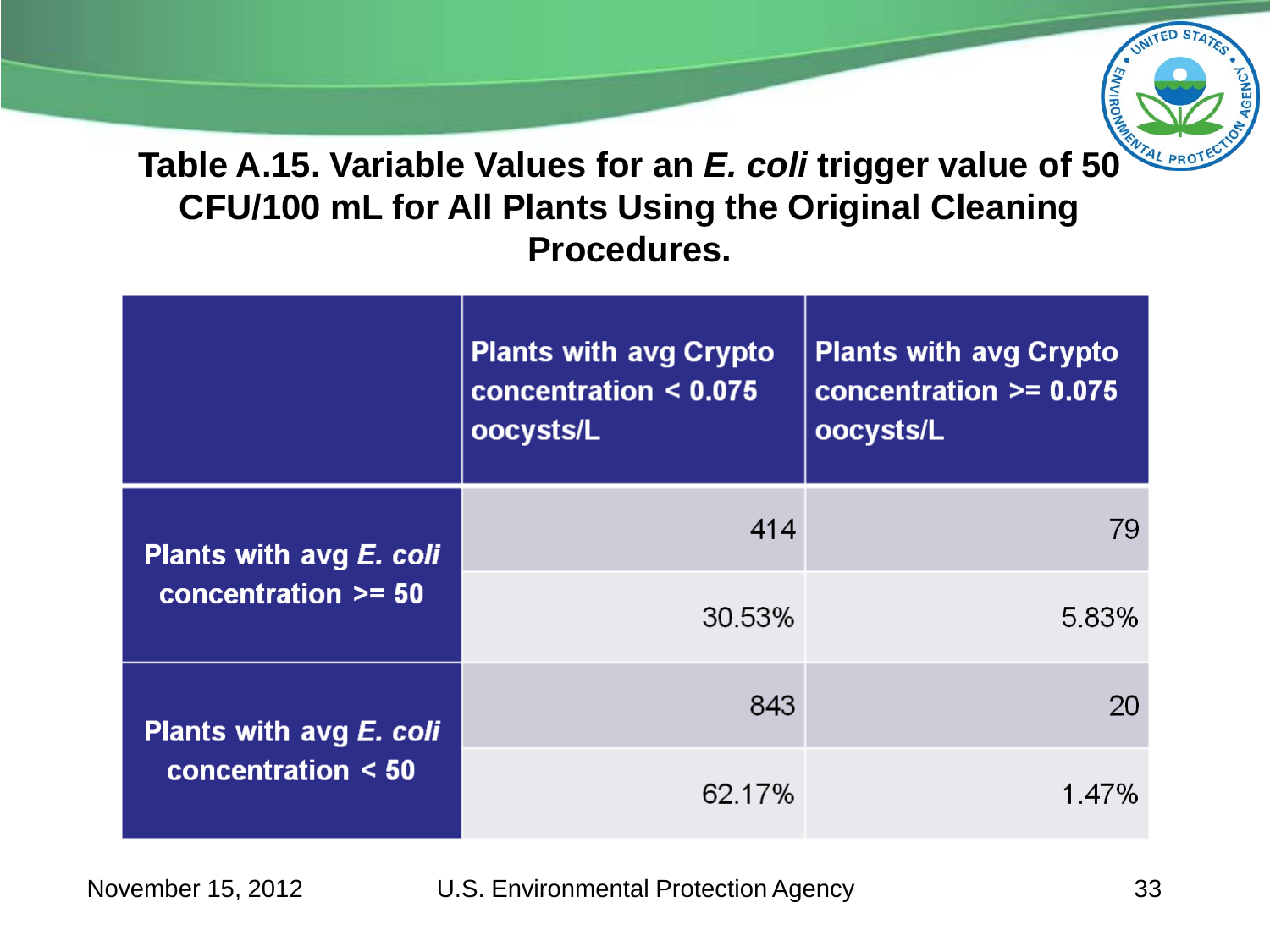

#### **Table A.16. Variable Values for an** *E. coli* **trigger value of 75 CFU/100 mL for All Plants Using the Original Cleaning Procedures.**

|                                                 | <b>Plants with avg Crypto</b><br>concentration $< 0.075$<br>oocysts/L | <b>Plants with avg Crypto</b><br>concentration $>= 0.075$<br>oocysts/L |
|-------------------------------------------------|-----------------------------------------------------------------------|------------------------------------------------------------------------|
| Plants with avg E. coli                         | 347                                                                   | 75                                                                     |
| concentration $>= 75$                           | 25.59%                                                                | 5.53%                                                                  |
| Plants with avg E. coli<br>concentration $<$ 75 | 910                                                                   | 24                                                                     |
|                                                 | 67.11%                                                                | 1.77%                                                                  |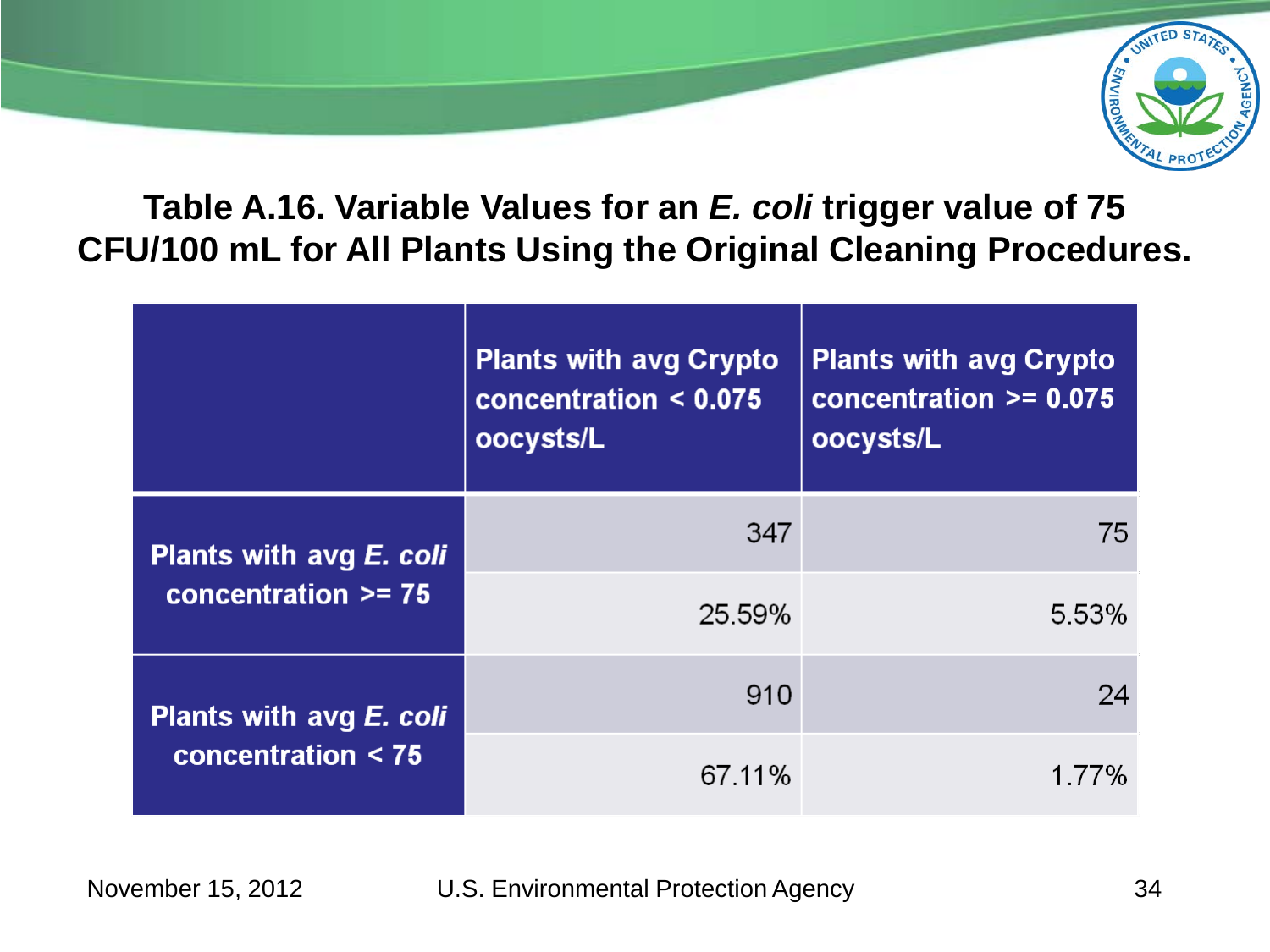

#### **Table A.17. Variable Values for an** *E. coli* **trigger value of 100 CFU/100 mL for All Plants Using the Original Cleaning Procedures.**

|                                                     | <b>Plants with avg Crypto</b><br>concentration $< 0.075$<br>oocysts/L | <b>Plants with avg Crypto</b><br>concentration $>= 0.075$<br>oocysts/L |
|-----------------------------------------------------|-----------------------------------------------------------------------|------------------------------------------------------------------------|
| Plants with avg E. coli<br>concentration $>=$ 100   | 275                                                                   |                                                                        |
|                                                     | 20.28%                                                                | 5.24%                                                                  |
| Plants with avg E. coli<br>concentration $\leq 100$ | 982                                                                   | 28                                                                     |
|                                                     | 72.42%                                                                | $2.06\%$                                                               |

November 15, 2012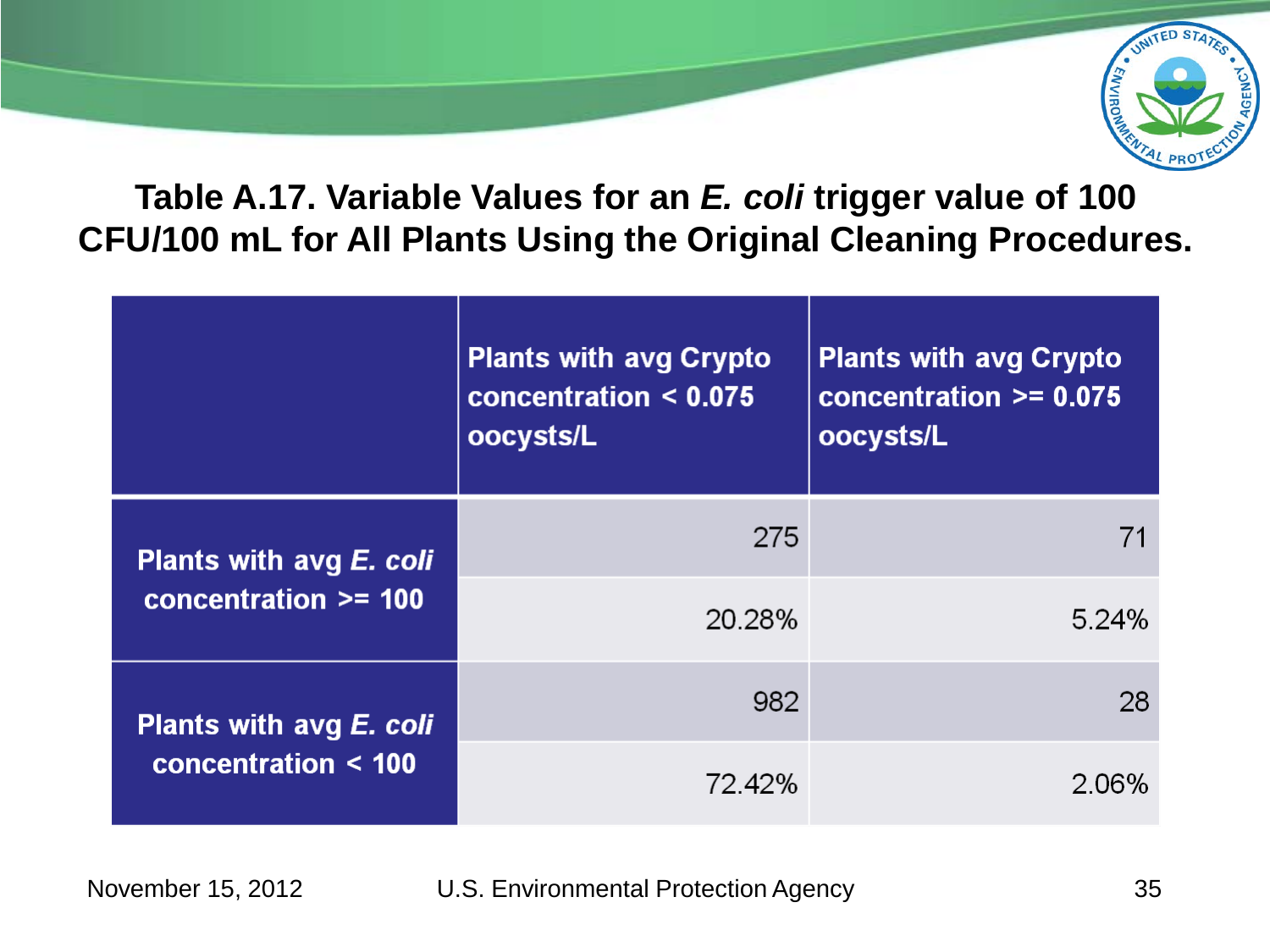

#### **Table A.18. Variable Values for an** *E. coli* **trigger value of 150 CFU/100 mL for All Plants Using the Original Cleaning Procedures.**

|                                                     | <b>Plants with avg Crypto</b><br>concentration $< 0.075$<br>oocysts/L | <b>Plants with avg Crypto</b><br>concentration $>= 0.075$<br>oocysts/L |
|-----------------------------------------------------|-----------------------------------------------------------------------|------------------------------------------------------------------------|
| Plants with avg E. coli<br>concentration $\geq$ 150 | 213                                                                   | 59                                                                     |
|                                                     | 15.71%                                                                | 4.35%                                                                  |
| Plants with avg E. coli<br>concentration $\leq 150$ | 1044                                                                  |                                                                        |
|                                                     | 76.99%                                                                | 2.95%                                                                  |